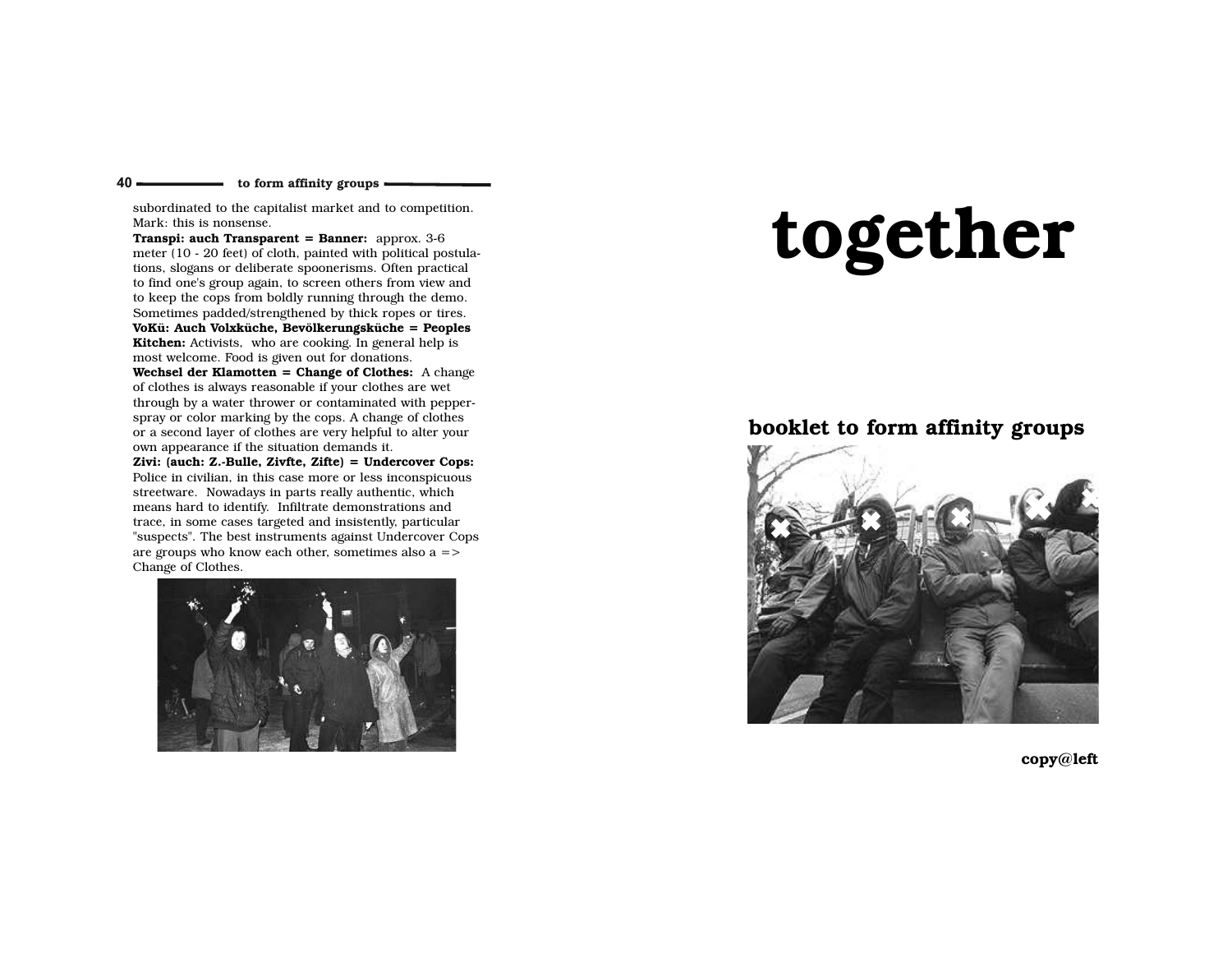Hello Everybody,Dear all,

2

#### Why do we provide you with an affinity group booklet?

We don't know if you have in your context or in your country similiar experiences like we have identified in our context in Germany. We have recently got the the impressionthat at demonstrations and other political events there were quiet a few people on their own without a group or friends. There seems to be these people have only little information, for example, it seems that they don't know our legal support structure (EA - Ermittlungsausschuß see glossary), or they aimlessly run around and do oftenrun away in panic.

We don't know whether you have similar experiences but we ask as what we can do to improve this situation. Ouridea was to prepare a booklet with reports about experiences that we requested from our friends and some political acting groups. Our intention with this booklet is to prompt political activists and participants in demonstration and action to form infinity groups.

Our motto: "Achieve More Together - Form affinity Groups" received a huge echo. First there were different voices: What do you mean by: Form affinity groups? We do this, that is clear, why should we discuss it? Others greeted the idea: We urgently need it especially in regard to theG8 summit!

We dared to work on a booklet that obviously doesn't answer all questions but hopefully will start a controverse and fruitful discussion. We hope this booklet encourages to think about doing more together and to form affinitygroups.

## to form affinity groups 39

jects (legal and pirate, spontaneous), there are internet portals, picture archives, video projects and so on. Seee.g. (incomplete): www.indymedia.org; www.freieradios.net; www.freie-radios.de; www.kanalb.org;www.inforiot.de; www.nadir.org

 Runde ("Lass uns 'ne R. machen...") = Decision Circle ("Let's have a Decision Circle..."): A Decision Circle is the core of, depending, quick or slow decision making. Whether it is about your leaflet or about how to get over the police line, it's always the same principle: Everyone has one's say. Variations: Emotions-circle ("How are you?")the thumbs-circle, if it has to be fast. Similar: Spotlight.Sanis: auch: Demo-S., autonome Sanität =

 Autonomous Paramedics: Injuries are common on demonstrations. In this case regular emergency medical services/hospitals are not to be trusted, because they oftencooperate with the cops and the law. Our autonomous paramedics attend demonstrations in plain clothes and are prepared to take care of injuries. If you need help: shout! (Nevertheless you should carry needed medicine,water and first aid kit, it would not be amiss)Spitzel = Snitch: Not to be confused with comrades, who are older than 35 or/and dress different from "the scene".So be careful with suspicions. Snitches are used by the

Federal Office for the Protection of the Constitution (domestic secret service) and State Security (political cops) to explore, prevent and more importantly to persecute political activities, which don't orient towards the system. Partly they "spontaneously" sit in an open preparation meeting, which is planing an action, they also take part in actions, then again they systematicaly join political groups for years and decades. No reason for paranoia, butthink about with whom to do which action.

 t.i.n.a.: "There is no alternative." Neoliberal maxim denying the possibility that social circumstances are created.According to the t.i.n.a.-principle every decision has to be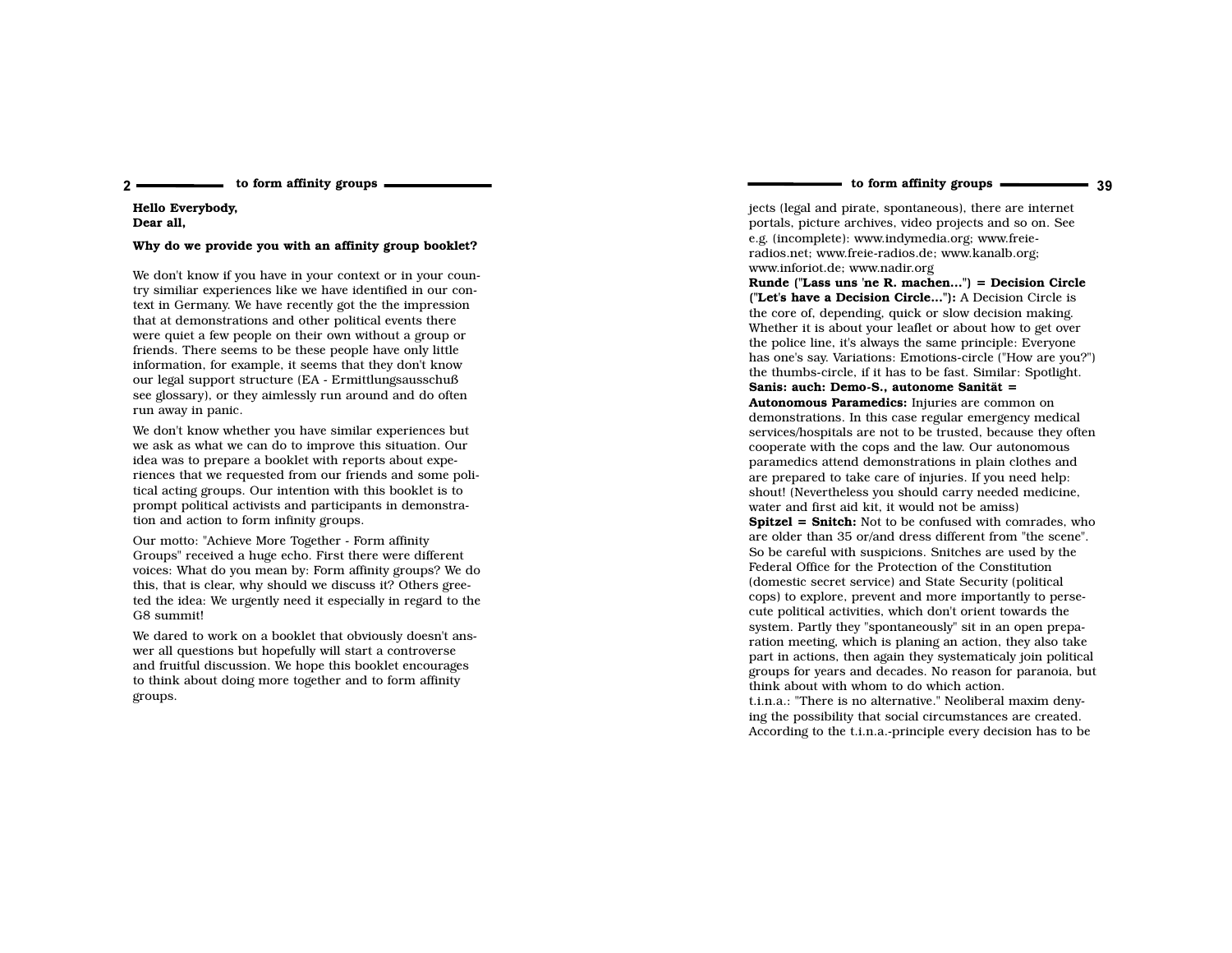#### to form affinity groups  $\frac{1}{\sqrt{3}}$  and  $\frac{1}{\sqrt{3}}$  and  $\frac{1}{\sqrt{3}}$  are  $\frac{1}{\sqrt{3}}$  and  $\frac{1}{\sqrt{3}}$  and  $\frac{1}{\sqrt{3}}$  are  $\frac{1}{\sqrt{3}}$  and  $\frac{1}{\sqrt{3}}$  are  $\frac{1}{\sqrt{3}}$  and  $\frac{1}{\sqrt{3}}$  are  $\frac{1}{\sqrt{3}}$  and  $\frac{1}{\sqrt{3$

 $38 -$ 

europe or the capitalist command beside a anticipatorydistanciation from riots and rioters. Let's pause for a moment: Why are e.g. Deportations and brutal cops allright - therefore no violence-, resolute action against deportation or brutal cops on the other hand violence, and therefore not allright? Maybe someone can explain itto us, we don't get it.

Handy: Mobiltelefone = Mobile Phones: Practical, but dangerous as well. Mobiles can be located by the cops oreven be used for mobile wiretapping, even if it's turned off. Consider where you really need it and where it should not go. Sometimes the good old walkie-talkie is the betterchoice.

 Heli: von Helikopter, Hubschrauber = Helicopter. Annoying. Take portraits of you from great heights e.g. ata demonstration. Sometimes you see and hear it, but Infrared Imaging also works from extreme heights, so thatyou don't necessarily notice them e.g. at conflicts in forests and meadows (as in and arround Heiligendamm).Infoladen = Infoshop: There are infoshops in many cities/regions. Less of a shop but more of a selforganized room, where you can equip yourself with informations of all kind, papers, leaflets, books, bustickets, t-shirts, seewww.infoladen.net

Konsens = Consensus: Opposite of dissent and in the best case the result of a => Decision Circle: Everybody fully agrees to what is written, published, don or not don.Everybody.

Lauti / Lautsprecherwagen = Sound Truck: amplifies music or speech, often target of attacks, therefore protec ted by one or two lines of people - if not, you can organize it's protection spontaneously, just ask at the sound truck.Medienprojekte = Media Projects: There are a lot of very different leftwing, self organised Media Projects: old and young, glossy and misprint, exciting and boring. There arepapers and magazines (legal and illegalized), radio proForm affinity Groups - Achieve More Together!

## We were and we are organised in different affinity groups und we are not speaking with one voice. We haven't got adefinition what exactly an infinity group is and how itshould act, we only point out some ideas how it could be

 organised and what should be taken in consideration to our point of view. In your context you might identify that your group has a different explanation and would like toact differently.

We tried to point out most of the thoughts and ideas that crossed our minds and were discussed among us and we would like to suggest to form infinity groups, to act with others if it is possible in a hierarchy free environment. There are no over all working recipes or regulations andwe know that this booklet can only be a beginning. Your actions, your plans and your positions are your decision. What are you doing where you are participating inyou should decide together. In our opinion an infinitygroup is a good basis to be politically active together.

But, as we have not always the same opinions, we hope, that a lot of you can find suggestions and give us your criticism!

This booklet is for rummage, reading, leafing …. and nota textbook to work in from one chapter to the other because this doesn't work.

In the international context we would like to ask you for your experiences in your context, in your country and weare very glad when you send us your opinions:

## bezugsgruppenreader@web.de

 Furthermore you can find a file (pdf) for printing this booklet in German and English: www.gipfelsoli.org

 We wish you a lot of fun, we see us in Heiligendamm orsomewhere else "on the barricades". Your " Zusammen mehr erreichen" (Achieve MoreTogether) - editorial group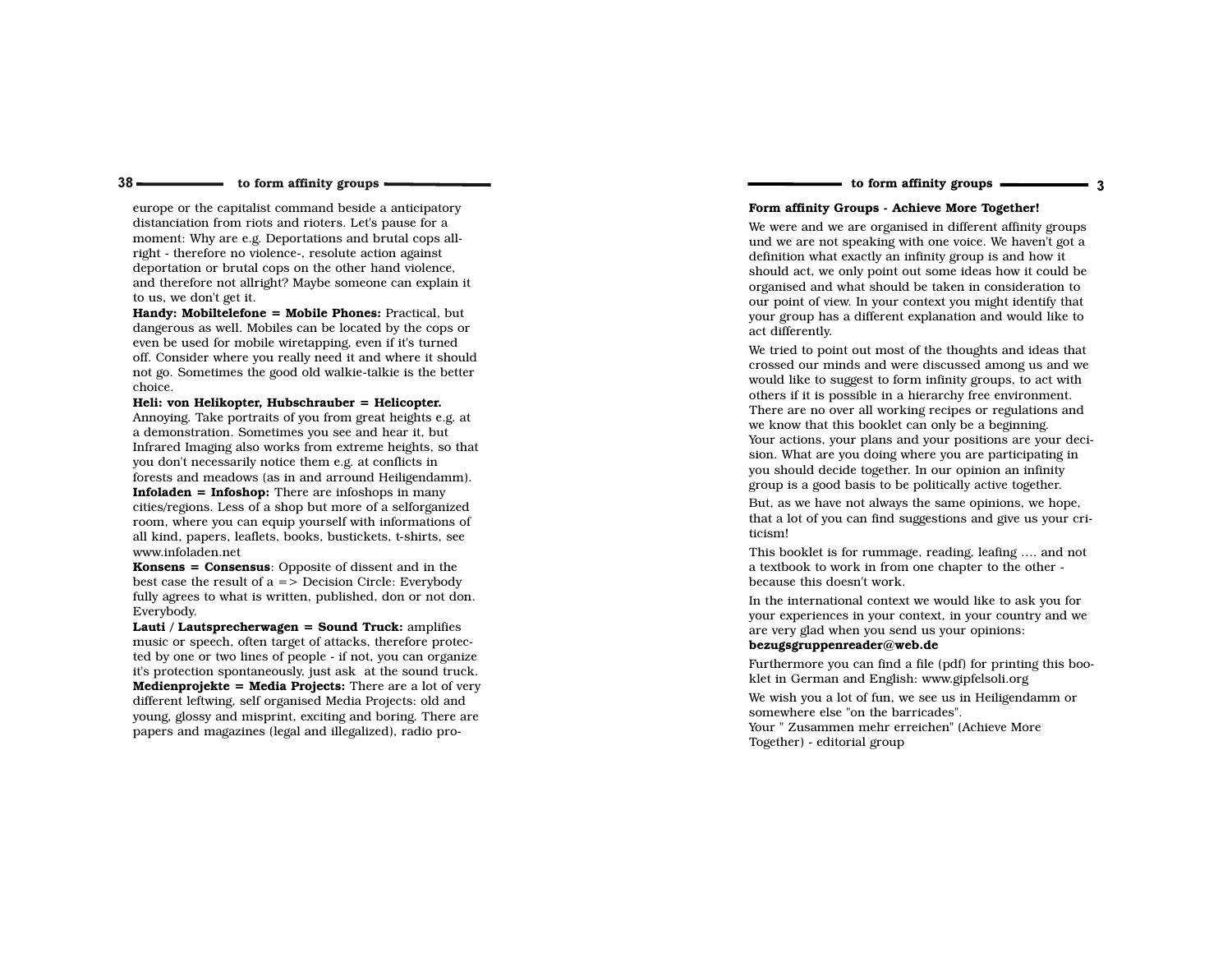Contents:

 $4 -$ 

| to form gangs                                             | 4.7   |
|-----------------------------------------------------------|-------|
| a recipe for 5-16 people or: "Is there a construction kit |       |
| for affinity groups?"                                     | 7-10  |
| affinity groups                                           | 10-20 |
| Possibilities to make a (quick) decision                  | 20-21 |
| preparation and debriefing                                | 21-25 |
| Legalteam                                                 | 25-27 |
| affinity groups within large groups                       | 27-31 |
| Pressure to perform                                       | 31-35 |
| out of action - emotional support                         | 35-38 |
| glossary                                                  | 38-40 |

## TO FORM GANGSIntroduction - an attempt

In the early summer of 2007 thousands of demonstratorsare going to travel to Heiligendamm in Mecklenburg - Western Pomerania - to demonstrate against the G8 summit which takes place there. The G8 represent a system ofauthorities with an enormous destructiveness; that's why we think it is appropriate to protest and offer resistance against this focal point. The G8 represent the global capitalist market, they represent politics ending in ecological disasters sooner or later; they represent an imperialistic commandership meaning war and the destruction of livelihood for many people.

 But we don't want to say that criticism of G8 automatically has to result in dreary scenarios with catastrophes. Quite the contrary, one would have to caution against an overstatement and an overestimation of the power of theG8. For us, this is a question of the perspective.We think,

to form affinity groups ———————————————————— 37

## GLOSSARY

 $Alkohol = Alcohol: A.$  has no place on demonstrations and actions. See also: Drugs

 EA oder Ermittlungsausschuss = Fact-Finding Committee: Trustworthy and experienced people, who mainly see after arrestees and get attorneys for them. Whoever gets arrested should therefore contact the EA. (Persons released after an arrest should get back to the EA immediately) At activities, there is often an EA whosephone number is spread by mouth or handbill.

#### Deli, also: Delegierten-Treffen, D.-Treffen =

**Spokescouncil:** One or two spokes represent their affinity group, to coordinate and decide within a bigger context(block on a demonstration, action group, camp). Only works if there is also discussion within the affinity group.Drogen = Drugs: have no place on demonstrations andactions. See also Alcohol are not right

 Flugi = Leaflet: Also: Flugblatt, Flugschrift. Contains the recent analysis, always important and highly interesting.Fotos/Filme = Photos/Video: Even if it often looks different. The meaning of a demonstration/action is not to filmand/or photograph each other. Videos/photos can bring others in real danger. If you still want to take pictures, e.g. at the camp, always ask for the permission oft the peoplewho's pictures you are taking. (By the way: If you are interested in documentation of protests and resistance,your dedication is definitely better of in a leftwing => media project than in your private album.) The opposite side is taking pictures as well, and not a few. Sometimeshelpful is  $a = \frac{1}{2}$  change of clothes.

Gewalt = Violence: The question whether the state should have the monopoly on "legitimate Violence" is acontroversial subject since ages.

 Fact is, that the popular "discussion about violence" tendsto leave out the structural violence e.g. of the fortress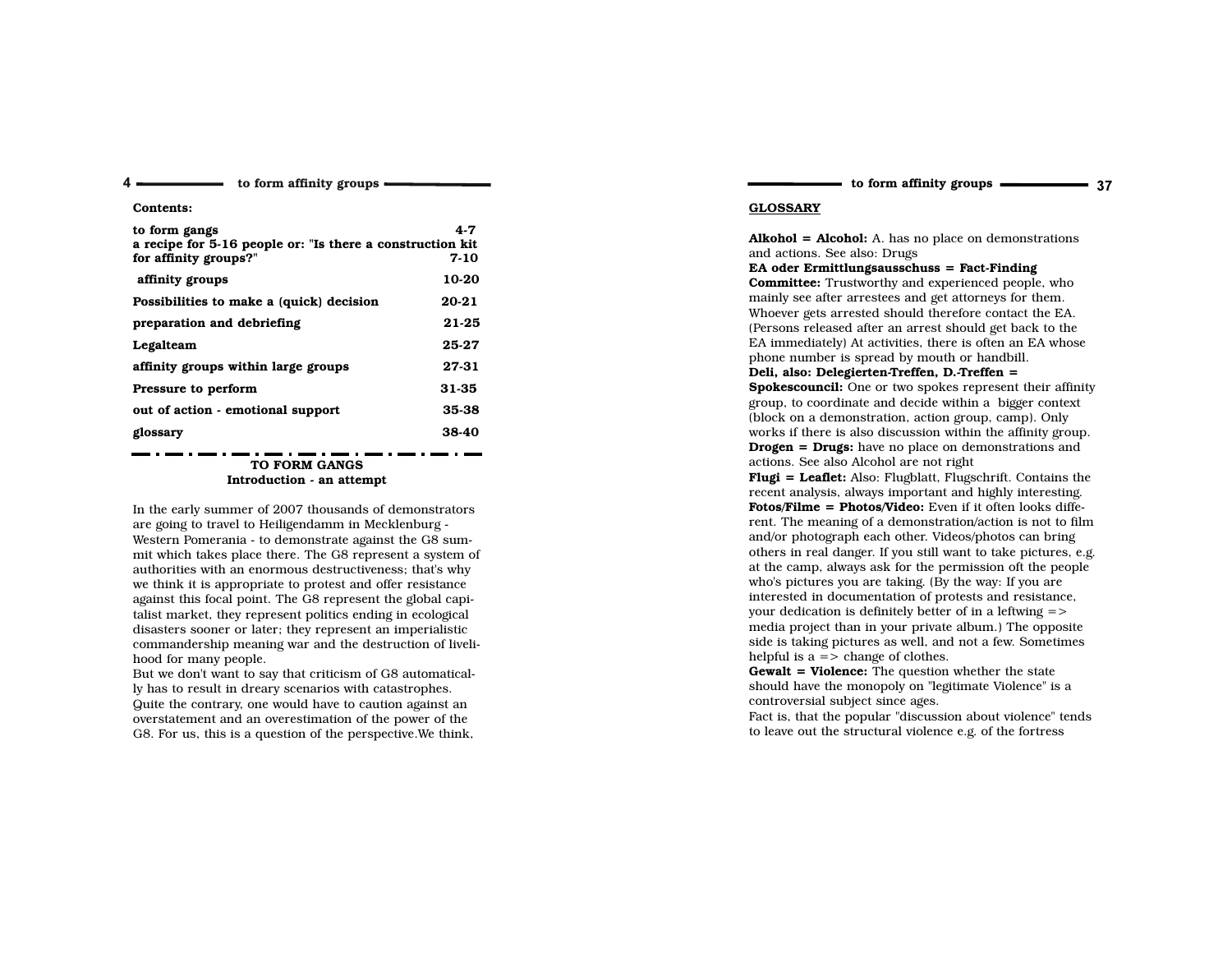$36 -$ 

tion. Watch out that your friend doesn't feel unsupported!

- Good therapists can help. With a broken leg you wouldgo see a doctor as well… A trauma is a psychological injury. The therapist should be experienced with traumawork and respect your political motivations.
- Also for you as the supporter this is a difficult time. Remember that it will be over one day. Take care and begood to yourself. Talk to someone about how YOU feeltoo.

It is time to deal with it - not alone, not in privacy, buttogether as a movement in solidarity!

More info: www.outofaction.net www.activist-trauma.netContact: traumasupport@riseup.net



## to form affinity groups ————————————————————

we need less theory on how the work-process of the G8,structures of authorities, the capitalism, the racist and sexist 'normality' functions. What we need rather is a theory on the vulnerability of these structures of authorities; we need a theory and an exercise assuming that our pointof criticism is something we may abolish, respectivelychange.

How does this work? We are living in a society that systematically consolidates and institutionalises the segregation: the capitalist commandership isolates people, divides them from their working product, determines what is to be produced and when the alarm clock rings for everyone in the morning. The racist and sexist 'normality' divides inGerman and non-German, in man and woman. This results in a world where people judge people due to certain ascriptions, where people have identities like earsand a nose, so to speak 'by nature'.

 Opposing this fixed / rigid world, left criticism refers to apossibility of change, asks not to accept this rules, to crash the system where the game takes place - theoretically as well as practically. This means e.g. to disapprove the neo-liberal principle called t.i.n.a. - 'There is no alternative', to unmask it as a cheap and boring trick, to unmask the inherent necessity of rivalry and competition as a bad joke and to unmask the fixed world of identity and division as a construct, or even more as blockheaded andinhuman.

You might ask now: 'This is just rock within the head, what does it mean exactly? How do we concretely fight against this fixed world of authority and standardisation?' The only answer that came to our mind and makes sense,is the following: We take matters into our own hands. We arrange the relationships among ourselves in another waythan what suggests the social normality. We battle against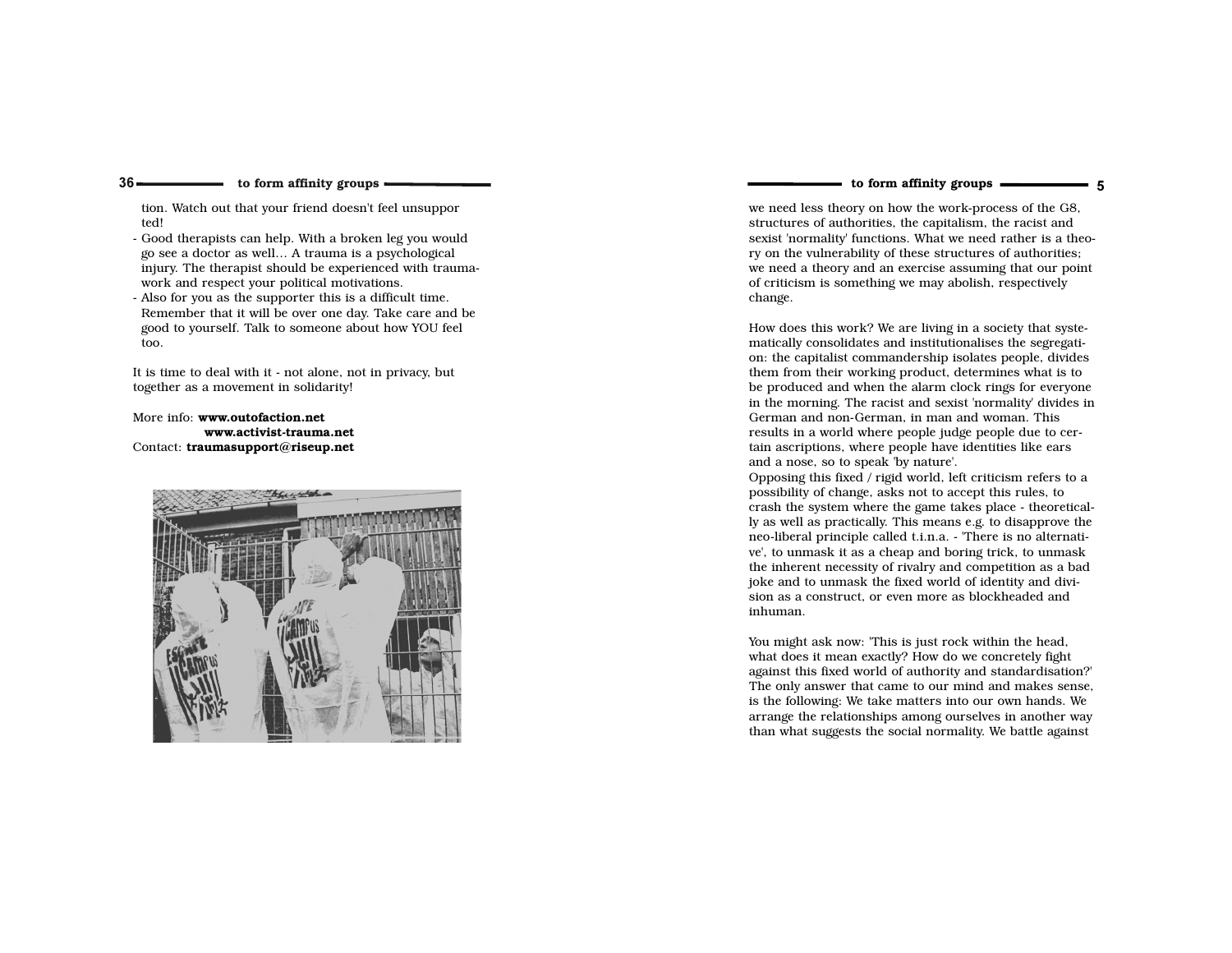categories like 'gender' or 'nation'. We develop our ownnorms. Or, at least we will try that.

 $6 -$ 

This isn't simple at all. For example, we don't orientate ourselves on the requirement of 'achievement'. We develop our own rhythm, our own time to do things: writing lea flets, concocting campaigns, preparing activities and so on. If sometimes discussions take a lot of time for that because everyone has to say something: this isn't non-productive but necessary. Even with this little example there is a permanent fight, a permanent presence of the socialnormality: 'Vote now, immediately!' someone says then. 'This point is only marginal, let's turn to the next point ofdiscussion! We don't have enough time to consider XYnow...'.

The process, the discussion, during which we negotiate the relationships among ourselves, may also be the core offusions / groups (besides the fact, that they are always quite convenient for demonstrations and activities) this is finally the subject of the present booklet: reference groups. To express it in a simple way, reference groups are the result of a process, during which people join notto accept the 'reality', but to become active against any thing: G8 summit, racist laws, national socialists / Nazis, transports of nuclear waste, whatever. If one bases one's thoughts on the disgust and on the criticism on all the rascalities, finally, one returns again to the 'great whole', to the fixed world of categories as capital, state, gender andso on.

It isn't possible to manage the overcoming of authority and power in a single 'big step', it's further impossible to delegate it to technocrats and functionaries or even to political parties, as it's always suggested to us. When thequestion of social liberation is concerned, it remains the

rience or that reminds one of it, building up distance tothe experience etc.

#### 3. Hyper vigilance

 Sleeplessness, irritability, emotional outbursts, outburstsof rage, anxiety, panic, inability to concentrate etc.

#### HOW YOU CAN SUPPORT OTHERS IN YOUR AFFINITYGROUP

- Don't wait until you're being asked for help, just be there for them. Don't give up, even if you feel you are facing a brick wall
- The days directly after the experience are especially important for talking, after this period people often 'shut down'
- Maybe you are not sure how to react. Inform yourself about trauma to gain a better understanding of possible reactions. Just trying to be 'normal' without pitying or being obtrusive can help a lot. At the same time try to be tolerant with the reactions. The most important thing is that your friends feel safe when they are around you.
- Traumatized people often isolate themselves and have Difficulties to ask for help. They don't want pity but understanding, no obtrusive help but empathy.
- Remember that people may appear fine at first with symptoms only developing later
- Be a good listener. Avoid speaking too soon, too long andtoo much. We often tend to give advice instead of reallylistening
- Lack of support can reinforce the reaction and lead to 'secondary traumatisation'. (It is obvious that you get treated bad by the perpetrators, but if you have the impression that your friends are not there for you, yourwhole world collapses) This secondary traumatisation can be even more serious than the traumatizing situa-

to form affinity groups ———————————————————— 35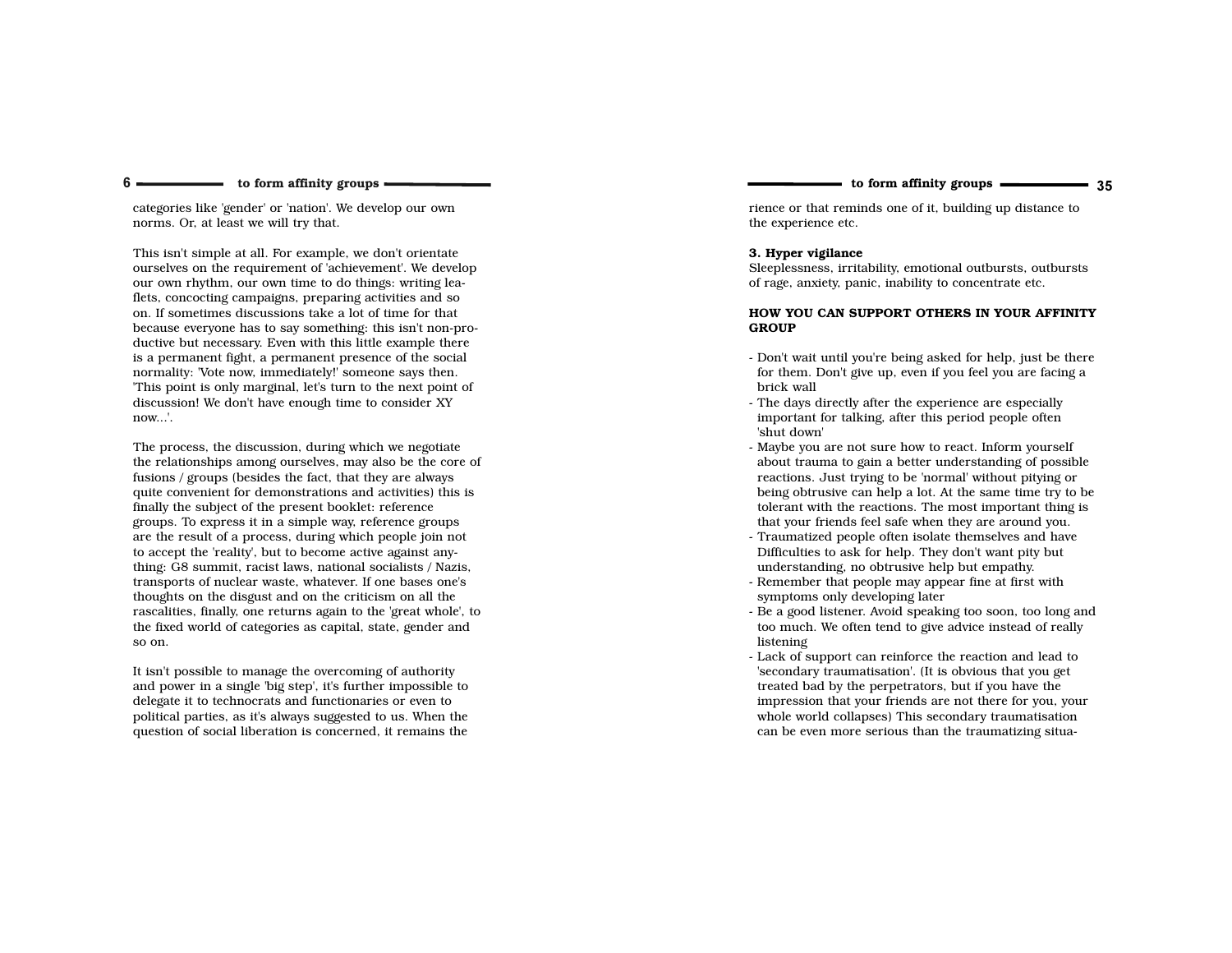#### $34 \longrightarrow$  $\longrightarrow$  to form affinity groups  $\equiv$

This text was written by the Trauma Support Group.

#### OUT OF ACTION - EMOTIONAL SUPPORT

#### Who is Out of Action?

 Our group is part of the anti-repression structures and the international Activist Trauma Support network. It is our goal to provide information about versatile and partlylong term psychological effects of repression and thus help prevent them. In addition we want to offer emotional first aid at political protests (e.g. during the G8 summit inHeiligendamm).

 You don't need to have experienced heavy violence to cometo see us, we are there if you're feeling bad (for whateverreasons) or just need a calm place to relax. Physical wounds often get a lot of attention, but psychological onesneed just as much care. Even witnessing violence cancause trauma.

 Often people with psychological problems are stigmatized as 'weak'. But these experiences are not a private issue. A well functioning affinity group that consciously deals with feelings like fear, powerlessness, helplessness, panic etc isthe best prevention.

#### POSSIBLE REACTIONS AFTER A TRAUMA

 The following three 'phases' can appear in random order,all at once or some of them don't appear at all:

#### 1. Re-experiencing the experience

 Nightmares, flashbacks, intrusive (repeatedly returning) memories, the feeling that the experience won't let go ofyou etc.

#### 2. Avoidance, suppression

 Loss of memory, increased alcohol/drug consumption,self-isolation, avoidance of anything connected to the expeto form affinity groups 7

fact: 'We must do it ourselves!' Let's oppose the first blokkheaded and secondly wrong assumption that history has come to an end and every man is the architect of his ownfortune with a lively 'Together we're insufferable!' Formgangs. That might be a good start.

#### A recipe for 5-16 people or: "Is there a construction kitfor affinity groups?"

Some suggestions for "forming" an affinity group. This chapter centres on the question "How can you find a group?". For example, if you want to go to the G8-meeting in Heiligendamm, you could look around in your circle of friends who else is going. If you know others, it would be a good idea to meet and exchange ideas. In order to find out whether you fit as a group, you should check why you want to go there, what your ideas are and what everyone would like to do there. If you find out at the meetings, that you have different ideas - for example, one says "I want to join the demonstration" and another one "I would like toorganise the camp structure" - well, that's not the best starting point. But that doesn't mean that it wouldn't work out at all. Perhaps you can still get together and develop a concept with which everyone can go along. At this point it could be a good idea to ask yourselves: "Why do I want todo this and not that?". Thereby you might change your point of view and become more open to try out somethingelse.

 However, luckily there is not "the way" how an affinity group starts. Many affinity groups started from flat sharing or from open political contexts. But also it could be acircle of friends - pupils who know each other, students who realise that they are always on the same demonstrations anyway, or or or...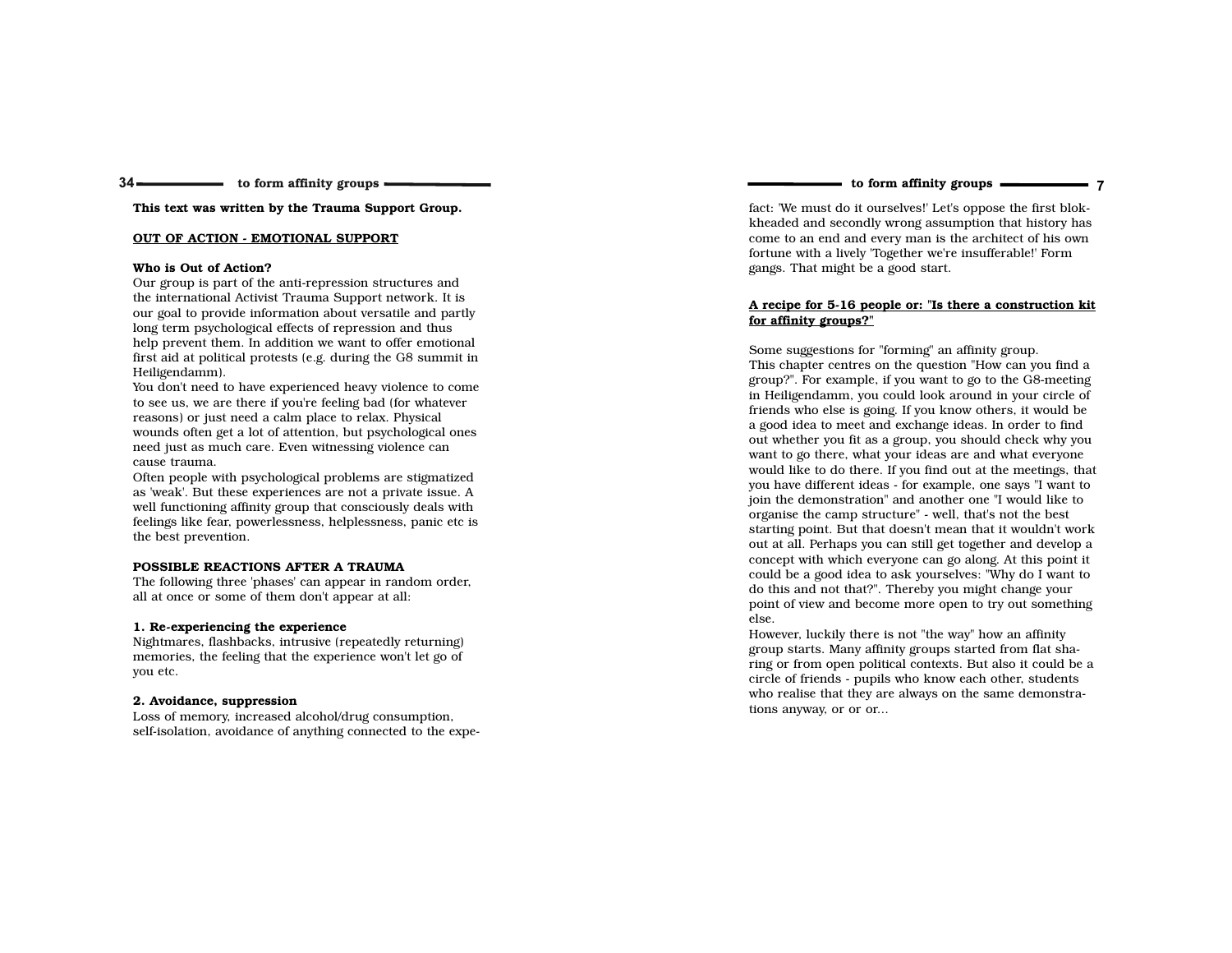#### Prepare yourselves

8

 Once you reached a point like "cool, that sounds good, let's just try it", it's good to meet regularly. How often, that's certainly your affair. It could be somewhat between meeting-once-a- week and taking-two-weekends-off-in-theforefront-of-your-action. It depends on what you want to do and how well you know each other. However, it's definitely better to meet more often than afterwards to feel like"we didn't have time to talk about…".

 Talking about talking… now we got to the most important"tool" - it's not a concrete one, though - Talking and Listening. This sounds pretty banal and, somehow, it is banal. Most groups we know start their meeting with a round "how am I feeling right now / 'emo round' (emotional round)" (see glossary: Round). This means just a short round about how everyone is feeling personally. You don't have to say something, but this can be a space within themeeting to tell why you are in a good or in a bad mood, what problems you still carry about with you from the lastmeeting, or just something you want to tell everybody. After this, it is easier to understand why xy is getting angry so quickly in the discussion, or why xx thinks everything is easy, because it's working out well for xx at themoment anyway.

#### Talking with each other - how?

 To use the tool "Talking and Listening" properly, most people still need a lot of practice. Everyone has a voice and can somehow listen, but normally some can talk well (sometimes even without saying anything) and others understand only what they like to hear. This sounds pretty negative - we don't want to say that you are like that. But everyone has learnt certain social roles: in school, as a child, in relationships with friends or at work. This is not "unchangeable" - it is part of our utopia that we growas people within groups and develop mutually. In order to

to form affinity groups ———————————————————— 33

How many felt lonely, misunderstood and dreamt on thesly - dreamt of a single-flat, to hole up? Where are the times, we just could live for the moment? Not to have still lots of to do' s, when we go to bed. Stressand overload evoke aspiration. An aspiration for life without pressure. Pressure obliged by us selves. Each ofus.

#### Rapid stripes? - Little efforts?

We want to gain for something, get one's act together. But the perspective to the little and elusive efforts is obstructed. Its them, that tickle through our hands, seem to betaken for granted, but are really admirable. We can only stop that pressure, if we announce it, make itan issue and ask for support. This implies as well the knowing smile for the neighbour, being sensitive and being able to listen to someone else. To produce stress, pressure or overload is fatally in this context. In the real meaning of this word, it's fatally to the politgang. Sudden death of the politgang XYZ, because we did not care for each other needs, the capability to keep pace with each other and the will to get the success. That consciousnessthat the journey and the goal of the journey is really important. Sure, we still will have to discuss the goals fornights, but at least, this is the journey. But if everything is subject of the goals, if we have to subordinate ourselves, our needs and our dreams, our collectivity under the pressure to reach the goals- is this reallythe thing we long for? The idea we are struggling for? If we come to the decision to struggle, work, live and lovein collectivity, then we can cope the exorbitant pretensions, expectations and pressures.But we have to have a common utopia!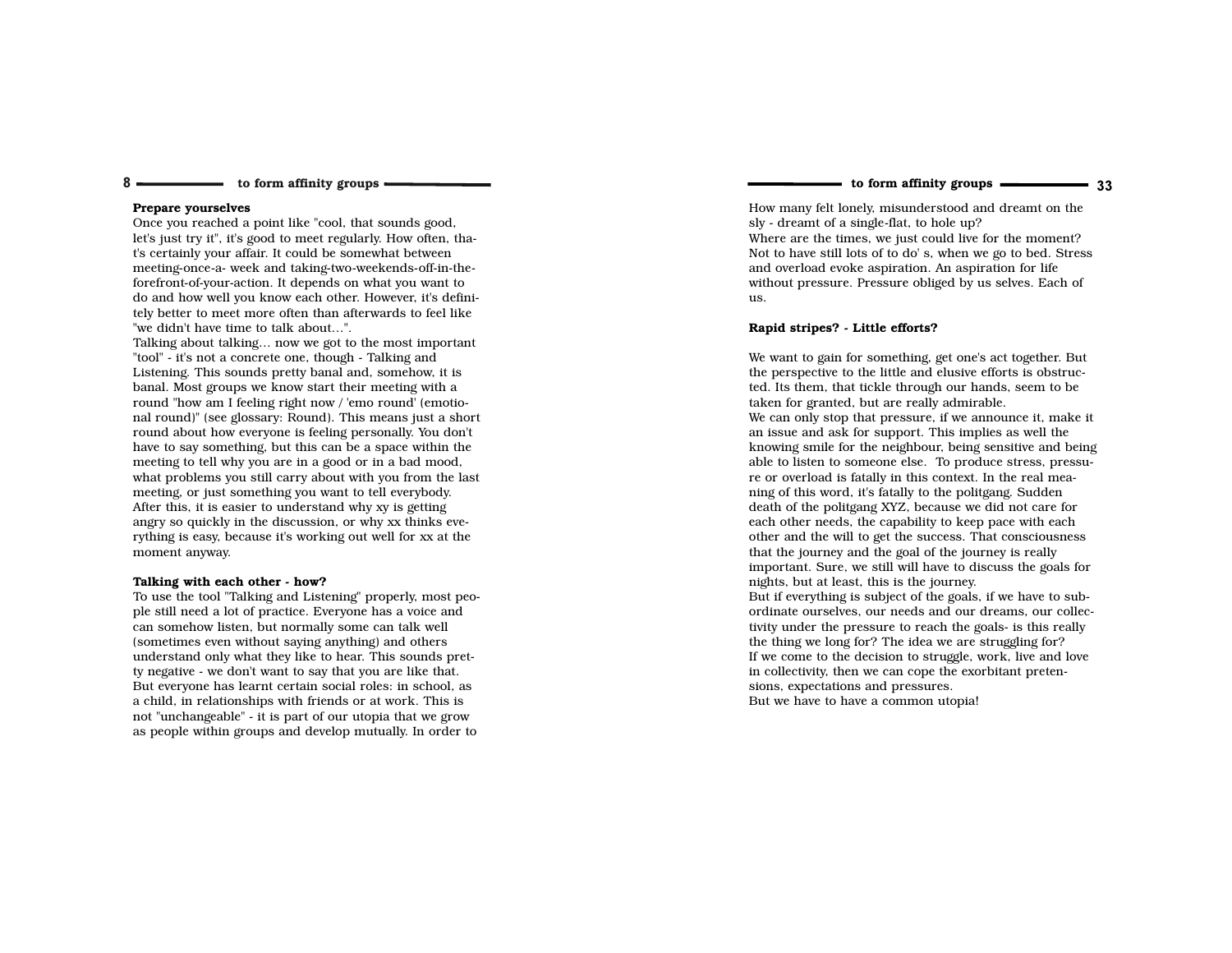CASTOR? What is the goal? Revolution of Society? Revolution of the System? Spoken generally in adjusting attitude? Answers to this giant question are ten a penny.These possible answers trickle through our hands likedrier sand.

 They are quite intangible. But they give us hints, whichdirection we would like to follow. The journey is thereward. But where does this journey lead us?

Together we have the Power - We are winning! Collectivity needs the on-going debatte of all, who are sharing, with regards to all of our "Anti´s", the on-goingdebatte seems the way of life.

 For example we are having an anti-sexist attitude or an anti-capitalistic attitude and we have many precise conceptions, what does this mean to us. What is our conception of a "well-going, free life"? The debates and plenaries are often laborious and stony, there are often discussions lasting for hours, which seems to be without any impact at all to make matters worse. It can madden yourself: we eventually want to gain something, we want to be capableof acting.

There are volleys of reproaches, the obstructionists are tofind easy:" Why do you obstruct our debate with all of your fears and sorrows? Don´t you know, that the G8 have skeletons int their closet? Why didn't you come to the plenary? Why didn't you join the demo? For heavens sake, you didn't copy the flyers? Why didn't you kick thepigs shin? Why? Why?Why?"

 There is lots to do. Life isn't all beer and skittles , everything is on fire, everywhere we are in great demand. Who wonders being under pressure, even in snugglingpolitgangs or in house co-ops.

 How many went into pieces already because of this pressure?

to form affinity groups 9

do so, we have to become aware of our social roles - The important topic here is speech and language behaviour. It's good to spend some thoughts on this. "Where does xy always interrupt somebody else?/ How do we get everybody talking? / Why am I always talking so long? / Why does xx always reply to everything?". This topic is very complexand has many sides. But it's a good idea to agree on "basics" like: not to interrupt anybody, and/or let everybody have a say on controversial topics. Even nonverbal comments, like nodding when you agree on something or reading/doing something else while somebody is talking, are ways of dominating and taking space for oneself andsuch taking it away from others.

#### Procedure of the meetings

 How you organise your meetings is entirely up to you. You'll find out how much structure you need. Whether you can work without an agenda or moderator depends on thesize of the group and on what you want to do - but it's a good idea to experiment a bit on this. In affinity groups it is, from our point of view, important to reach decisions inconsensus. This doesn't mean that you have to discusseverything down to the last detail and that everybody agrees on everything. Within the affinity group a major part should be agreed upon and everybody should consent to this. If someone says "No" and uses his/her powerof veto, the others have to listen, and a way has to be found to continue. However, to start making decisions bymajority is the end of equal participation in an affinity group. There is more on decision-making-processes laterin this booklet.

A small addition: often people in affinity groups talk about women's quota / men's quota. What shall we say? As often,we don't have a solution, but come up with some questions: How is the group characterised, when it is a group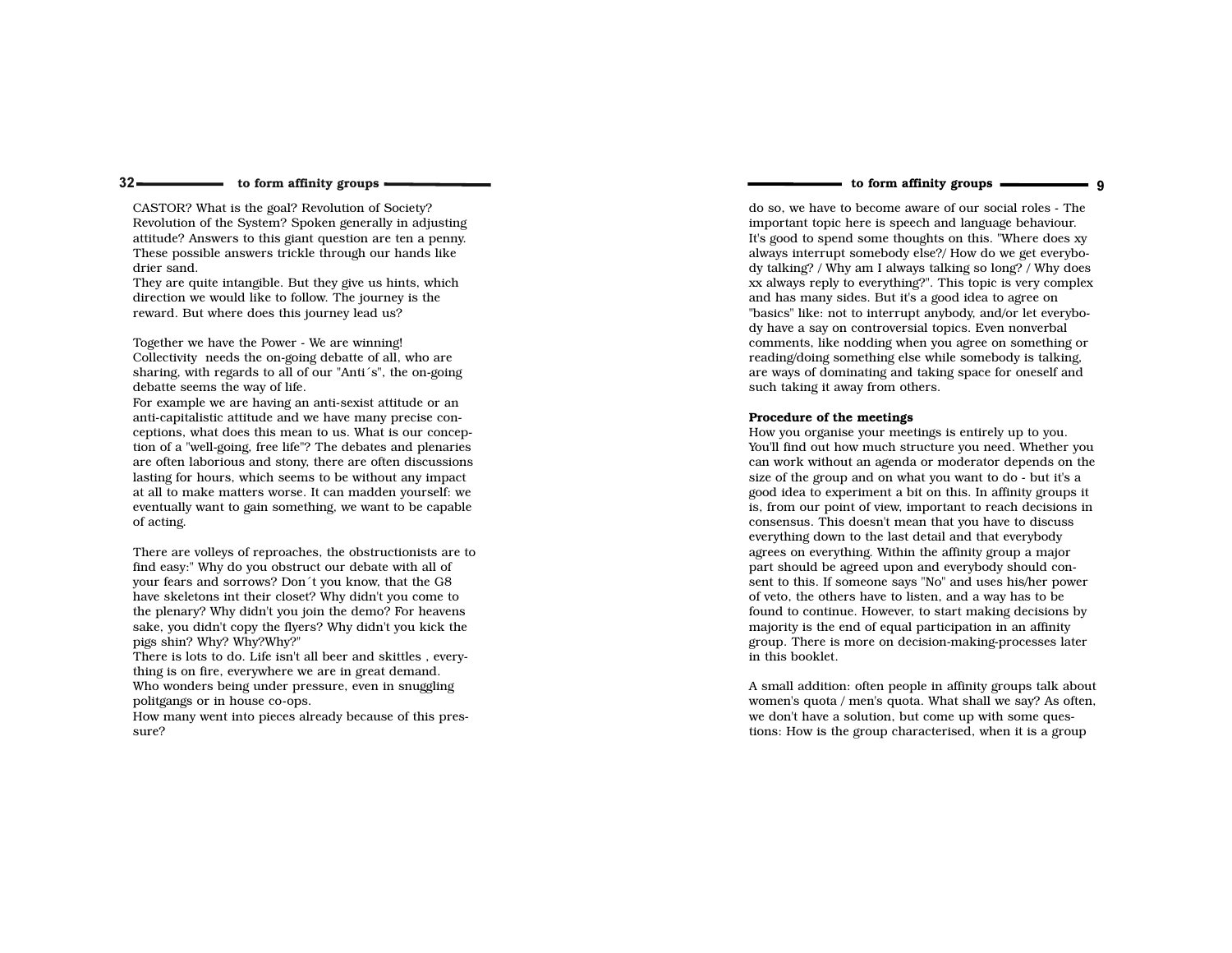to form affinity groups

solely consisting of men or of women? Why should a woman join a group of men or a man a group of women? If everybody is fine with it, why not? But despite big goals we know how exhausting and nerve consuming this is forthe respective "minority".

#### four affinity groups - No Cadre Organisation at all

 $10 -$ 

At the beginning 90ies people were convinced, that incalculably direct action would be the best way to protest against nuclear power plants and other stuff. This happened also in our nice little town/city and a group, lets name it 'netter unkomplizierter Haufen' (which meansarised. something like 'nice little pack') Usually the problem was, that even if you are pretty dete mined to stop atomic waste transports, there is a lack of some crucially needed things like a car, enought people, experience, money or even a good idea.But not so for the 'nice little pack'. The good point about the 'nice little pack' was, that it consists of about 25 people with different backgrounds. Some had venturous ideasand spred them to friends, and they spread them again....NLP was perfect for what we wanted to do. The action planned was complicated, and due to the fact that atomic waste is transported on the railways also pretty dangerous.

 Many different jobs had do be adopted: some people were responsible for a red herring, some for press contacts or communication with the cops (which unluckily appearedfrom time to time), some had to supervise the whole action, some had to actually do the action and some had to take care of these ones, feed them with candies, and soon.

 All this led in the end to a process in which all the people involved spend lots of time with each other by preparingstuff, discussing and working together.

A particular direct action, to concoct a plan seems to work as functional linking. To realize this plan, born as a fix idea sometimes ago, joins together a group very closely, the conceivability to carry out this particular direct actioneven more.

 But what´s next, if this damned fixed plan worked out really, isn't there some kind of emptiness? Feelings of loneliness? Palsy? "What on earth can we really achieve?" seems to be the poser.

And think of all these direct actions "ended in failure"? These, which were not really successful to stop CASTOR,these wich were not really successful to block the slip road to the G8s summits for hours , these, which were not really successful to tear down all the walls of deportation centres. All these well concocted and longtime prepared ideas and plans, fizzled out in the woods? Did the group joining fizzling out? Were all these committed activists, gone by the wind? Did they take refugee in the smokescreens of new groups? Were these groups then suc cessfully? The direct action not in the head letters of thenext mornings journals, was it senseless?

#### The Young, the Beauty and the Successful Ones?

 We should not measure the succes and the power of directactions only if they were felicitous. For example, which real impact has got a direct action, which was scheduled, planned and prepared by a single person, which is then the commander of his/hers compa $ner@s.$  It might be even more effective, the prospect of success might be much bigger, but to be honest, whatdoes "success" mean to us in our context? Sure, we gain for something, want our efforts not to fizzleout. But how can this be figured out? If it was possible to

demolish the clinks´s walls? If it was possible to stop the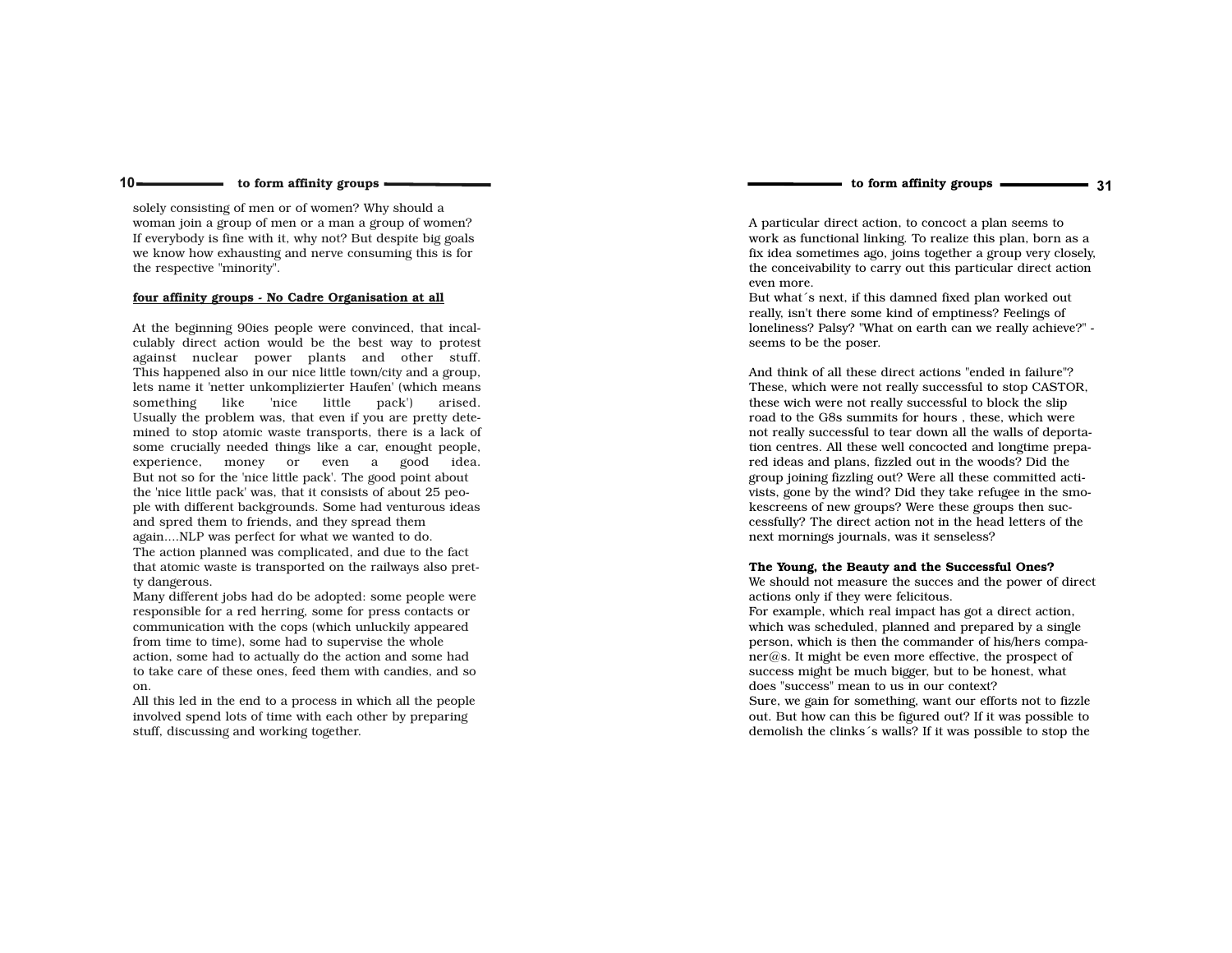to form affinity groups ———————————————————— 11

- to form affinity groups -

to sportive, from autonome to punk, they have adjusted their repertoire to all of our outfits. In result before I start to discuss things with my friends or group, I look around for people standing around and whose ears might prick.But do not forget that there are always people who are new, only have few information or who are insecure. Not everybody who stands around rather unmotivated belongsto state security!

#### AFTER THE ACTIVITIES

 Most people have the need to talk about their experiences, either because they experienced a very nasty police operation (see "traumatization") or because the action went so well and smart. When the actions are over, it is nobody's business, who planned it and who participated in it. That does not mean that you should not talk about it but take care with whom you talk about what and where you do it,i. e. do not discuss it via phone (see glossary: Mobilephone/ cell phone).

#### Pressure to perform: The journey is the reward.

+++ her lies buried: politgang XYZ.+++ +++Gone into pieces by their own demands.++++

Wich importance has/have my politgang(s) to me? A peer group and friends to snuggle on? The "Red Cells" on their way to revolution? As many members in a group as many different motivations, dreams, wishes and demands will exist in one group. How on earth should these individualized bunch find their common sense?

 For sure, there will be a common idea or line of attack, maybe something like a consensus on direct actions. Tosay it clear, an idea to act together. Not to collapse in debates about the common sense, is already the firstobstacle to vault.

From my point of view this is in the same way important than the action itself. The performance of this process is avery important thing for a affinity group.

The 'nice little pack' met biweekly, sometimes more. Some people involved knew each other for years and some didn't know each other at all. Some participated in political movements for years, some gained their first experiencethere.

 For sure you can't negate this differences, but it should not led to a seperation in cadres and infantry. Everyone in the group has to be responsible for integrating each other. I think that worked pretty well for the 'nice little pack'. Even for me, being new in this context, i did't feel bad to ask questions. People didn't behave bossy or dominateddiscussions and you hadn't pretend to be cool.

 If that doesn't work the action failes as well, because youadopt the same structures you want to overcome. Our politics and actions should not reproduce the oppressingstructures we live in, but built something new whichempowers all of us.

 In this regard the 'nice little pack' was very important for me: It was OUR action, so it was also MINE. Afterwards we evaluated everything through and through, which waskind of funny but was connected to the whole action as well. We apprehended this as a process, which enables usto learn from each other, work together an develop new insights. This was not limited through laws or stupid categories like class or gender or whatever. Also this gatheringis revolutionary, an everyday revolution, but with a greatimpact.

## A Squad or a polit action group? -

report on my experiences !

Late Summer. An Email in my Inbox, speaking from

 $30 \longrightarrow$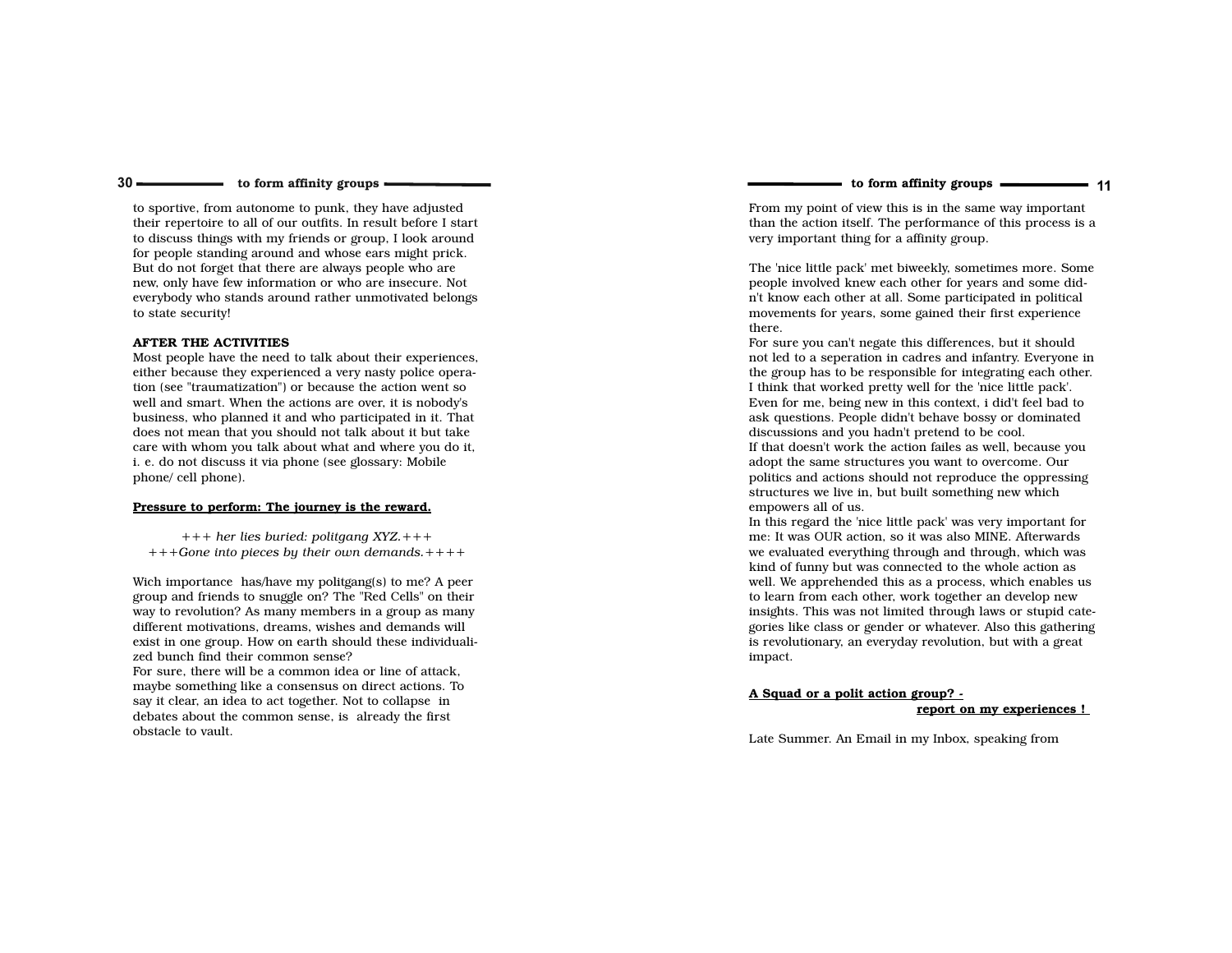$12 \longrightarrow$ 

coming occasions- the next CASTOR transport. And another one replying and inviting to a meeting of the politaction group to plan the actions.

 Two weeks later - the meeting. Big "Hello" and hugs on allsides. We did not see us for months. Happy to see each other. Incentive is superabound to stop the CASTOR this time for real. Last year we were quite successful....., butthese year we will be...! Without hesitation we bluster forth our ideas. One after the other circles in our round as keen as mustard to make a big action. Lots of laughters, lots to be nuts. But we cannot really adhere to one proposal. Once we have one idea, we have also the scepticism to realize it, provisos to do so. Nothing really striking to us. No idea is to touch the consensus.

But last but not least we favour one proposal and startingto discuss it in-depth. Seems to be actable and the firstdelegation goes to Wendland, "plan-checking". Coming back we decide to meet spontaneously. We are so curiousto listen to their outcomes. But they are more or less sobered. New doubts, new scepticism rises in a part of thegroup. F. drops out of the group. he feels stressed in his job, wishes us good success. It feels like pour water was dropped on us. But we want to act. Now we came so far,time is beating as well, just a few weeks left, until itcoasts.

 The train we want hardly to stop. We meet again, aftersome time, challenging all and everything. it was not able to met decision. Half a week later another meeting. Two very ambiguous to act, prevail. The others are less incentive now, but they decide to stick to the plan for a start. Second Wendland trip. The outcome is similarly sobered. Growing scepticism in all of the group. Butthere is again a call:"But now we came so far, placed so much emphasize in this idea, we just could not start againfrom the scratch. Plus, there is no more time left." We

to form affinity groups <sup>29</sup>

just stand around or intervene. A determined group can achieve quiet a lot, even if there is no guarantee. At the same time there is no guarantee not to be beaten up bycoppers or be arrested, no matter where you are.

#### Stay Calm

 However: Panic is very common, therefore it can help if aninfinity group acts calm and considerate. If the infinity group keeps cool and does not participate in the generalpanic and running away in hectic - even though this is sometimes necessary…You might try it; you have the advantage to be together with people you know and with whom you were able to arrange something before the possible events. There is no "always working" success-guaranteed recipe for those situations!

#### Conclusion

 There is always more to say on this topic. Some remarks we received from others referred to the police informers that usually come along in such actions. That is certainly so and we do not want to push it aside, but this shouldnot completely block you from acting. Infinity groups should grow to become a team, and when get you knoweach other better, if you're learning about each others' every day life and you trust each other, you should discussonce more with whom and what kind of activities you want to do. In case you want to learn more and in detail about police informers: Mohr/ Viehmann "Spitzel", 2004,Assoziation A, or have a look in an information store"Infoladen" (see glossary).

#### ACTUALLY, WHO IS STANDING NEXT TO ME…?

Undercover agents, police detectives in civil clothing, police contact persons…they are not always wearing longtrench coats or sunglasses. From bourgeois/ respectable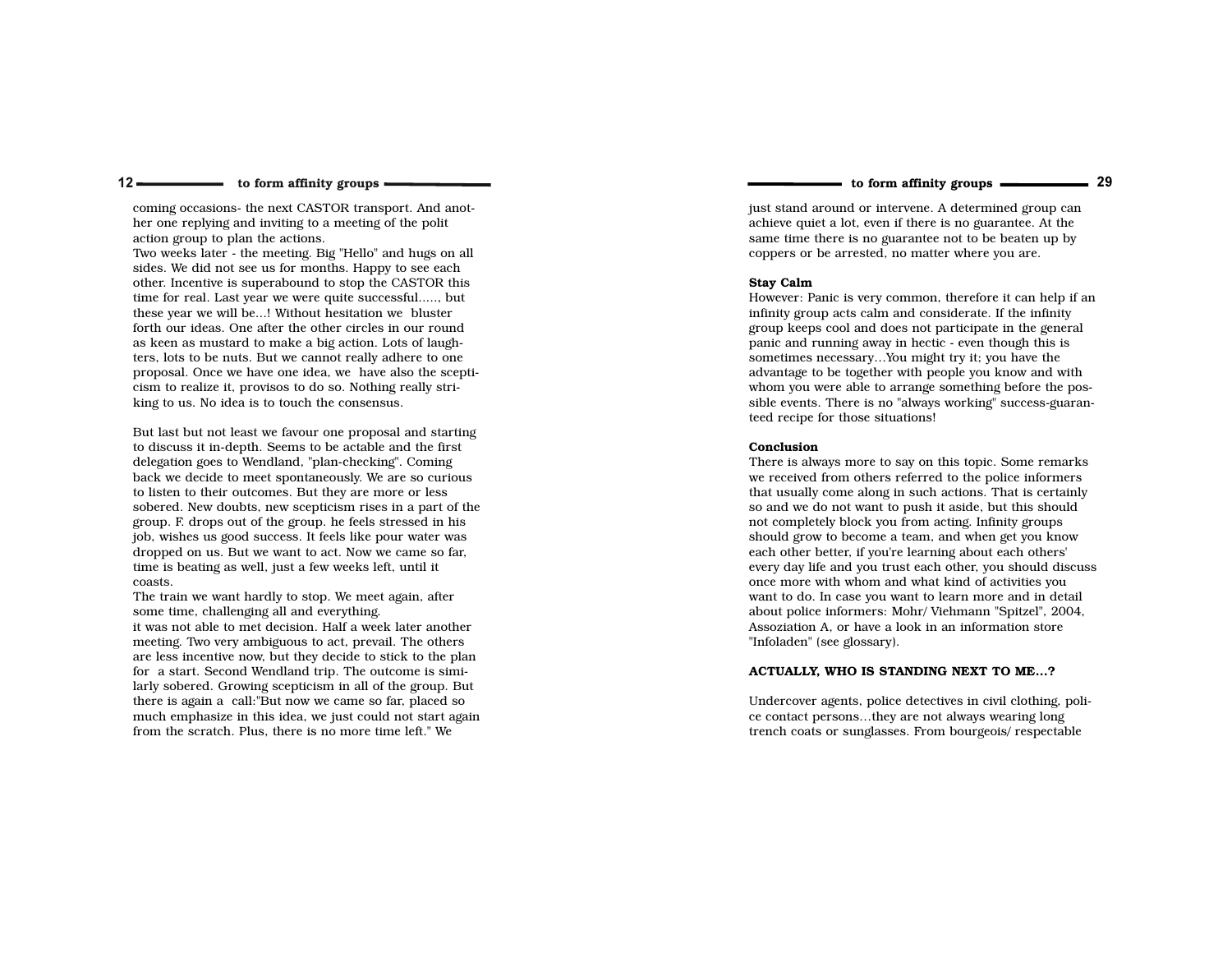often later than planned. With your infinity group you have checked the area and have debated where you wantto march. Depending on the demonstration and your mood you easily march along, and you look around you who else is in your immediate surrounding. Maybe you know other infinity groups with whom you are lining up ina row. You are carrying the "Transpi" either over your heads or on the side. Beforehand you've made a plan whatto do in case of a physical quarrel, so that you can either use your banner not only to convey your important message but also as a protection, or you can take it down andform a chain.

#### Looking after Others

 $28 -$ 

 It would be good if your infinity group would also look after people who are not part of a group but march on their own, especially in case the demonstration gets a little rough. You could also consider whether you want to tell a person, who is running around with a beer bottle in his/ her hand, that this behaviour is not at all cool but endangers himself/herself as well as others. The same applies to cases where persons once more make sexist remarks or show a macho attitude, your infinity group can intervene in that moment. Discuss beforehand how you want toreact.

 Within your infinity group you know how far each of you is prepared to go in the demonstration and, if necessary and possible, you should discuss it - including the pointin time when you want to leave the demonstration or when you want to storm up front with the others. In case it does get rough - the coppers try to single out people or don't want to let you through - form chains and also call upon others to do the same. This provides safety and the demonstration stays more compact. Look around you and check that nobody is run over, and in case the coppers tryto arrest a person consider whether you want to go there,

to form affinity groups ———————————————————— 13

were persuaded, but not convinced. One or the other strats looking around for another option,another group. Squad or polit action group? We ask someone to prepare a special construction. One day before leaving to Wendland it is ready. We bring it with us, practically nobody of us ever see its real construction. We do not care a pip, we take it. At least we let it constructfor that particular plan and there is no plan B. In Wendland: Again, big "Hello" and hugs. Friends coming from all over places adjoin us. They do not know our plan yet, but they hope, that we have something to do. We celebrate our annual convention. Next day we have our plenary. What are your plans? Which options do exist? Twentypeople knowing each other mere, hunt for the optimalCASTOR-blockade. Two days before the train coasts. Squad? Political action group? Wendland is a great territory we need cars, the composition of people in the cars is always changing, by that also the composition of people being a "squad" for half of the day. At the rest of they dayyou have another one sitting next beside you, again. Natch, she or he is also a good friend of you, I am glad tobe with her/him. But who on earth is my squad right now? I am sure, we have to pinpoint it sometime and there is only one night left until it coasts, still. The seats available define the squads' number. Plenary. At least weassort each other. Who does which action? Who doeswhich job?

The action is fixed, the construction prepared, we only need people to carry it out. But where are all those, withwhom I planned this action? One sits over there in the corner and bunches his things, the other says farewell to us. She met some friends and prefers to join them, now."What do you plan exactly?" "Time will see". I will meet her in the night, anywhere in a blockade. Atone of those many blockades, we were joining this night.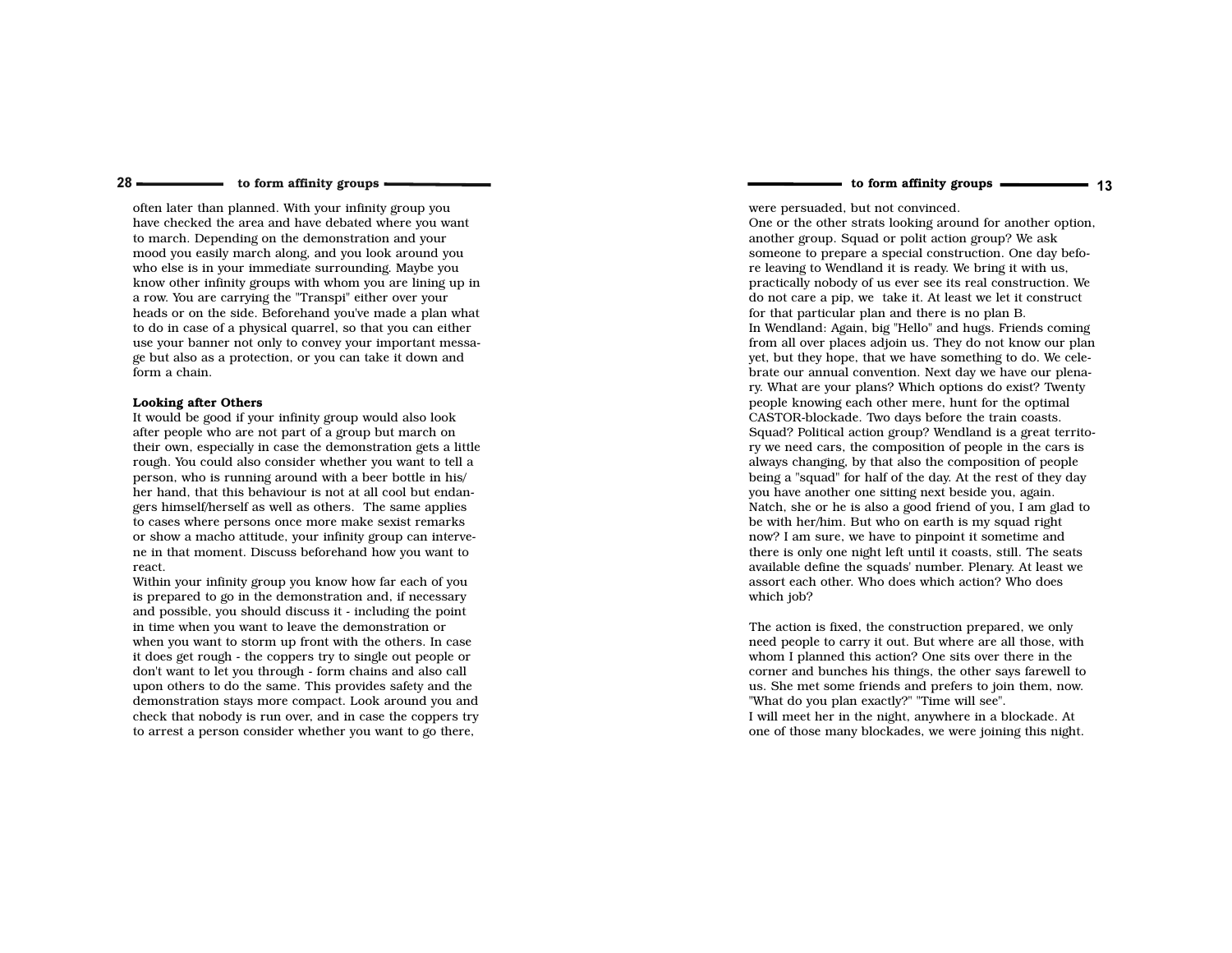"Blockade-hopping". Like Sylvester parties in Berlin. But:We stopped in the issue of finding a squad. One night bevor CASTOR coasts. My squad surprises me, as it assembles. Two out of five persons I do not know hardly.So what? I am sad, I would have loved to join M. in his squad and this guy over there, too. I am sobered. But atleast we wanted to make this action, the people in my squad also want to make this action, this is our lingking ankle, joins together, am I not right? But still doubts are left. Not all of us are absolutely convinced. But at least we have to do anything, don´t we? "Fair enough, I will join...for your sake" There is also frustration, that the others cancelled earlier before, do something else now. Never mind. At least there will be some kind of evaluation afterwards, we can discuss then, not now. I fell frustrated nonetheless. Some can feel the effects of my frustration.Alas... it could have been great.

Suddenly we have to notice, that we cannot carry out our action at all. The place to perform has been burned. We slink off with one's tail between one's legs. Do not know, what to do right now. There is no more sense in our night of performance. Where is now our linking? We got from A to B and back again. Everywhere we meet people, feeling the same way we do. Everywhere we have got the felling ofbeing delayed. We do not have any motivation to act now.We are absolutely exhausted. Resignation? In the end hiding in the woods for hours. Waiting CASTOR to pass and we can jump on the street in the last minute. When this certain point came, half of the group was asleep and di not hear the "GO!", the other half of the group sets off a run absolutely confused in all kind of directions. Each ofus stands on hers/his own, no one has the heart to get onto the street. The squad in the back is lacking. The squad, that goes ahead. Being five absolutely determinedwe had done it, but alone? I note this thought for the evato form affinity groups ———————————————————— 27

## AFFINITY GROUPS WITHIN LARGE GROUPS EXAMPLE: THE DEMONSTRATION

Your infinity group wants to go to the next demonstration.

#### Before the Demonstration

 Of course you are well prepared. You all have slept well and have discussed once more whether you feel well andwhat you're planning to do on the demonstration - thiscan be everything from marching along to breaking through... Some of you attended the demonstration prep.meeting (in case your group has been in existence for a longer period of time) and informed the rest of you. Even though you have not participated in the preparation of the demonstration itself, one or two of your infinity group did attend to see how your group could help. Beforehand your group had discussed whether your group is ready to take on certain tasks, i.e. the protection of the loudspeaker car"Lauti" (see the glossary) or whether you want to march along in the first row of the demonstration. As you had not reached a definite agreement on these points, you didnot agree to any specific tasks. After the demonstration prep. meeting you met again and did decide to make a banner (called "Transpi" - short for Transparent). You met before the demonstration and went together as a group tothe demonstration meeting point.

 Your arrangements should best be made personally and not by phone. It is likely that the phone conversation is listened in, and you do not think it necessary that the coppers know right away that you are on your way.

#### During the Demonstration

 Now you have arrived at the demonstration, have met friends, have listened a bit to the oral statements. Thedemonstration is slowly going to start now - unfortunately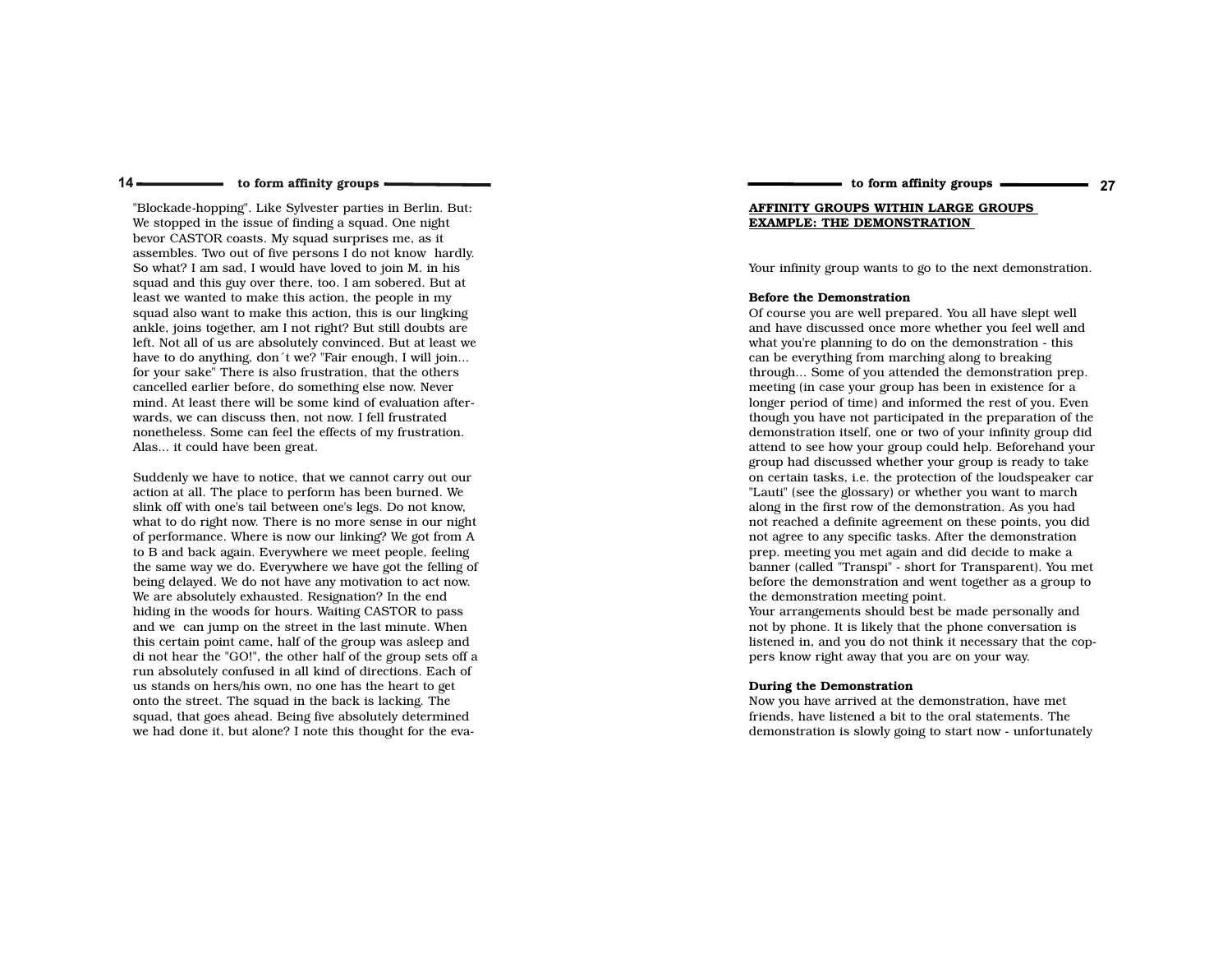- Private security agencies don´t have police or other authority rights. They are only allowed to do what any other cidizen is allowed to.

#### In case of arrest

- Shout your name, date of birth, address and nationality to the other demonstrators.
- You are obliged to tell the police your name, address, date and place of birth and your nationality only.
- Don´t talk about other things!
- Don´t make any statement! You got the right to say nothing. The policestation, policecar and jail are not the right place to talk. In this way you won´t incriminate yourself or other people.
- Don´t sign any paper!
- Ask about the reason for your arrest.
- Try to call the EA to inform it about your and otherpeoples situation.
- In case of a "Erkennungsdienstliche Behandlung" (ED = taking pictures, fingerprints; registrating, weight, body marks, tattoos, etc.) and in case of taking a DNA-sample renounce these measures verbally and let the police noteit down. Don´t agree in taking a DNA-sample (saliva, hairs, other cellular material). Don´t sign any paper.
- At least you have to be released at the end of the next day. Otherwise you have to be taken to a judge.
- If you think you won´t get free in time, at least if you come to a judge insist on a lawyer. The EA can help you to get one. Take your right to say nothing even before thejudge.

#### After you are released

 - Report immediately to the EA. Even if you haven´t done it before: maybe someone else did.

#### luation meeting.

 But now I only want to fell into sleep, being absolutely sobered. Dreaming of a squad, who know' s what to do, what they want to achieve. Knowing even what they want to achieve, if the ultimate action failes. A squad knowingthat they want to reach something - together. Next year?

#### SAMBA

by the Action Samba Band Berlin: Rhythms of Resistance(RoR).

The Action Samba Band is involved in a network of political percussion bands, supporting demonstrations ordirect action.

 The idea to use music as a part of the methodology of resistance is not a new idea. Actually Afro Bloc parading drum bands emerged in the mid 70s, these bands developed in the poorest urban districts, became part of resistance movements and played as "a force of resistance and source of self confidence" . The growth of Schools ofSamba both in Brazil and all over the world since the 80's, is largely a result of the commercialisation of thisculture of resistance.

 The music combined with dancers and a basic concept of"tactical frivolity" [ Ich würde das mit der Fußnote erklären] , was proved during the IMF/ World Bank meeting in Prague for the first time in a Pink-Silver carnival bloc in September 2000. With bands forming in across Europe and beyond an international network of percussive resistance to the march of capitalism is now emerging. Streetcarnival is the vital component of their protest and life and fun. Because all of the independent bands are playingthe same rhythms, it is easy to catch up with each otherwhen marching in one bloc to a demonstration.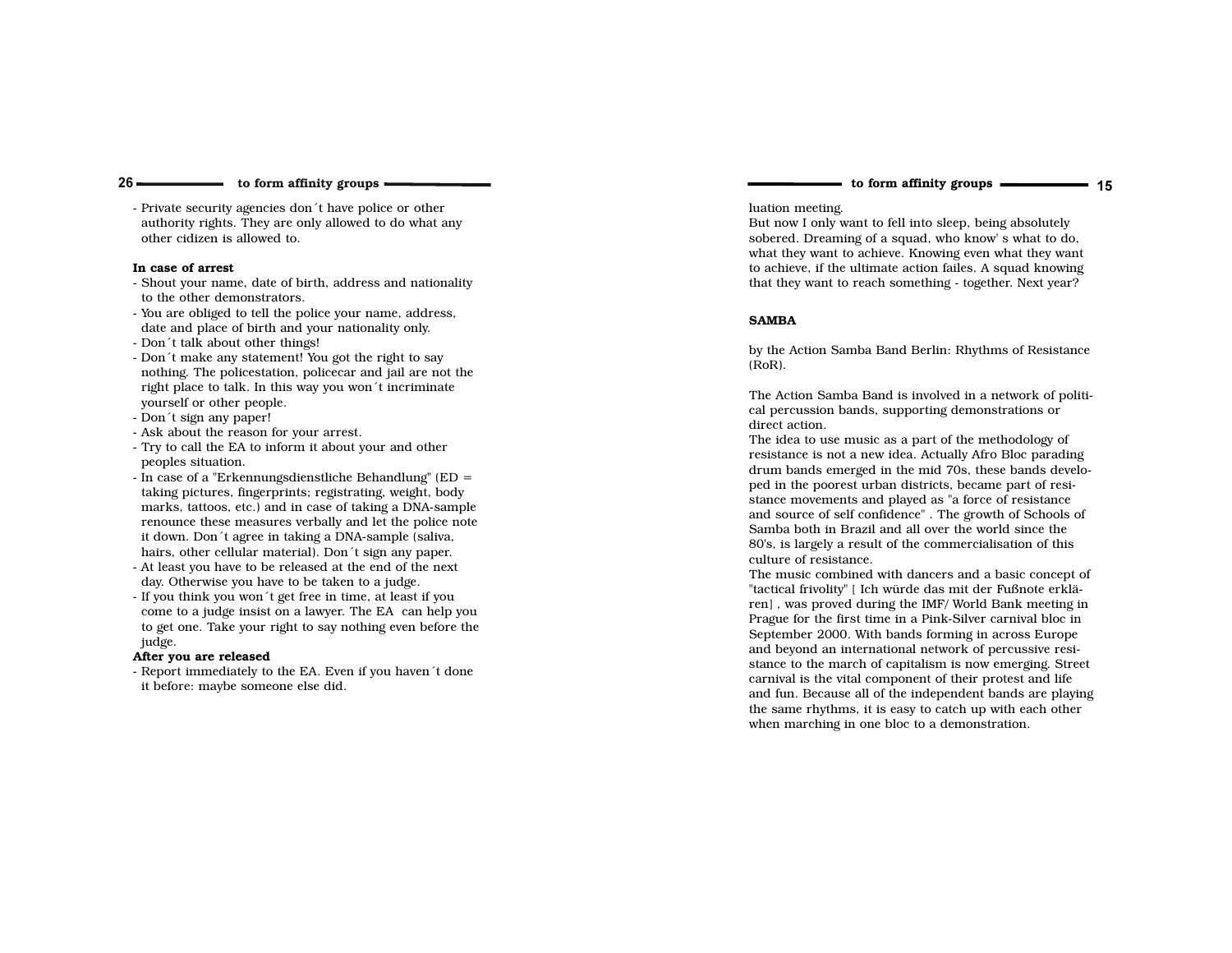$16 \rightleftharpoons$ 

We are a larger band with various grades of engagement ofthe individuals. Depending on who plays a part of it and takes the responsibility actually, the group' s modell is totally different. By that the Action Samba Band is a creative stage of protest, shared in manifold ways. It is important to us that all people involved account for the decisions met by the group.[ Bitte Satzstellung und Wortwahl überprüfen, ich glaube ist ein bißchen kompliziert ausgedrückt]. Consequently we use the consensus decisionmaking to realize that.

We met once a week for rehearsal and plenary so that we have regular practical experience and exchange of ideas. We want to cope a common attitude of politics. Anti-sexist, anti-racist, non-hierarchical. The atmosphere in the bandis rather relaxed and pleasant, because we are more women than men in the group (to fix it with regard to peergroups). It is important to establish small squads of two to four people during direct actions, so that each can havea look for another. No-one should feel lonesome with hers/his needs nor fears. Squads are very important to evoke a feeling of security and care for each other. The squads in our band cluster by three criteria: friendship and trust, rhythms' section (e.g. the players of small and big instruments should be in one squad, as the ones with the small instruments have to assist the ones with the biginstruments, if it is necessary to run away; as the ones with the big instruments are severely restricted in terms of mobility and tempo.) and the third criteria, which is maybe the most important: the level of risk each is wilingto take.

 How far do I want to go? Where are my limits? Would I accept to be detained? are the striking questions one has to answer for herself/himself to find people with similar interests. If it is getting hairy, it is important to us, thatno-one is on hers/his own just for a minute.

## to form affinity groups ———————————————————— 25

# ERMITTLUNGSAUSSCHUSS (EA)

#### **Legalteam** - finds out the whereabouts of arrested people<br>- gets lawers - gets lawers

- Think about before demonstration
- Take along your valid identity card, passport, visa and residence permit.
- Take along small change and a phonecard.
- Take along your health insurance certificate /card and 10Euros for the case of medical treatment.
- Take along a first-aid kit and necessary medicaments.
- Write down the EA-phonenumber.
- Take along something for writing.
- Empty all your pockets; just take along what you really need at the demonstration!
- Watch out: In Germany it is illegal to take along or wear things, that protect your body against violence (helmets, protectors, etc.), that can be used as weapons or preventyour identification (masks). So be careful.
- Drugs and alcohol don´t match with demonstrations; it endangers yourself and other people.
- Leave photographs, calendars, adress- and telephonebooks at home.
- Delete all memories on your cellularphone.
- Avoid the use of contact lenses and greasy ointments. Teargas will enrich in it.

#### Think about at the demonstration

- Think about what you are talking at the demonstration; there are many police-agents in the crowd.
- Don´t take pictures or videotapes from persons at the demonstration.
- Don´t go to demonstration by yourself. stay together in groups, before and after the demonstration.
- If the police arrests people: Try to write down their name, date of birth, address and nationality and report it to the EA.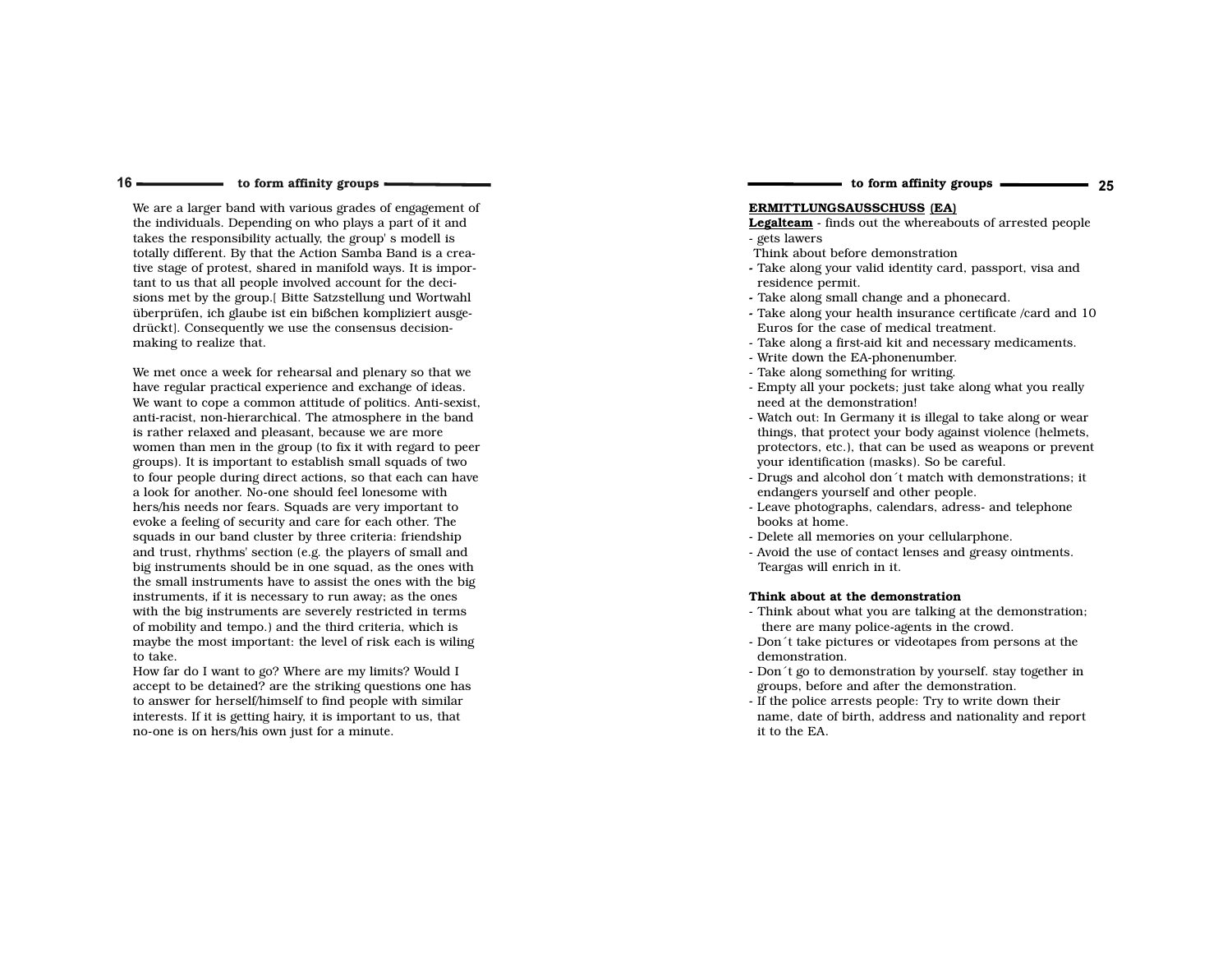to form affinity groups ———————————————————— 17

# to form affinity groups

go and when do we stop? Of course the group can't think about every eventuality but at least a few scenarios can bethought through. Whichever these could be, depends on what you want to do and where. It could span from something like the mentioned gap in the police chain or violence from the side of the police over to Nazis taking part inthe demonstration, etc, etc...

 $24 -$ 

It's also a good thing to make out a meeting point beforehand in case of an emergency situation that prevents youfrom staying together.

Debriefing 1: Immediately after the action/campaign, back to the camp, a cafe or wherever - in a quite place. Meeting to summarize, chat about how it went and everybody is doing, as well as to come down.

Debriefing 2: If you meet regularly, you can talk about the action/campaign at your next meeting. If it's a one-time group, a good thing to do, would be an abstained meeting with a time distance to reflect about what has happened. It makes sense to process the events with some calm and distance: what worked well, what turned out to be not so good for me personally, what was simply awesome, did it work out the way we wanted? What could we do just diffe rent/better/more effective (ugh, what kind of a word!) next time? Or do we want to create something completely different next time?

This shouldn't just be about techniques but about cooperation within the group: to take care of each other or to clarify things better. With being self-reflective and honestwith each other, we come closer to our ideal of a betterinteraction and communication.

Because: You are not on your own, otherwise they willkick your ass.

#### ClownArmy

RebelClowning was developed by a group of left-wing, nonauthoritarian activists for the first time in 2003 whenGeorge W. Bush came for an audience to the UK (,At last after 500 years a real fool who is the greatest warlord of our days at the same time is let ahead the queen...!'). Thisgroup shaped the concept of the Clandestine InsurgentRebel Clown Army - C.I.R.C.A. for short (). This concept combines the ancient traditions of the skill to be a clown ("Clowning") with the principles of non-violent Direct Action. First of all it is aimed at the capitalist, unjust and deadly forms of the so called globalisation, it is against war, nuclear power and atomic forces, againstmilitarism and militarising, against social, ecological, sexist exploitation or discrimination - and against all forms of racism. And so it is a part of the chain of the diversity of creative street protest as well as of the wealthof emancipated expressions of the "Theatre of theSuppressed" by Augusto Boal.

Since then, RebelClowning is gained momentum in many cities and countries. These camouflaged individuals dressed in olive green and contrasting colours, these muddled,yelling jokers using every situation for clownesque mokkery and playing, these rebels already appeared within actions or manifestations in Australia, Brasil, Swizerland,Denmark, Belgium, France, the Netherlands, Austria, inabout ten cities of Germany, in the USA, in Ireland, in England - and, of course, in their hundreds in Scotlandwhile the G8 summit!

Although each group of existing ClownUnits or battalions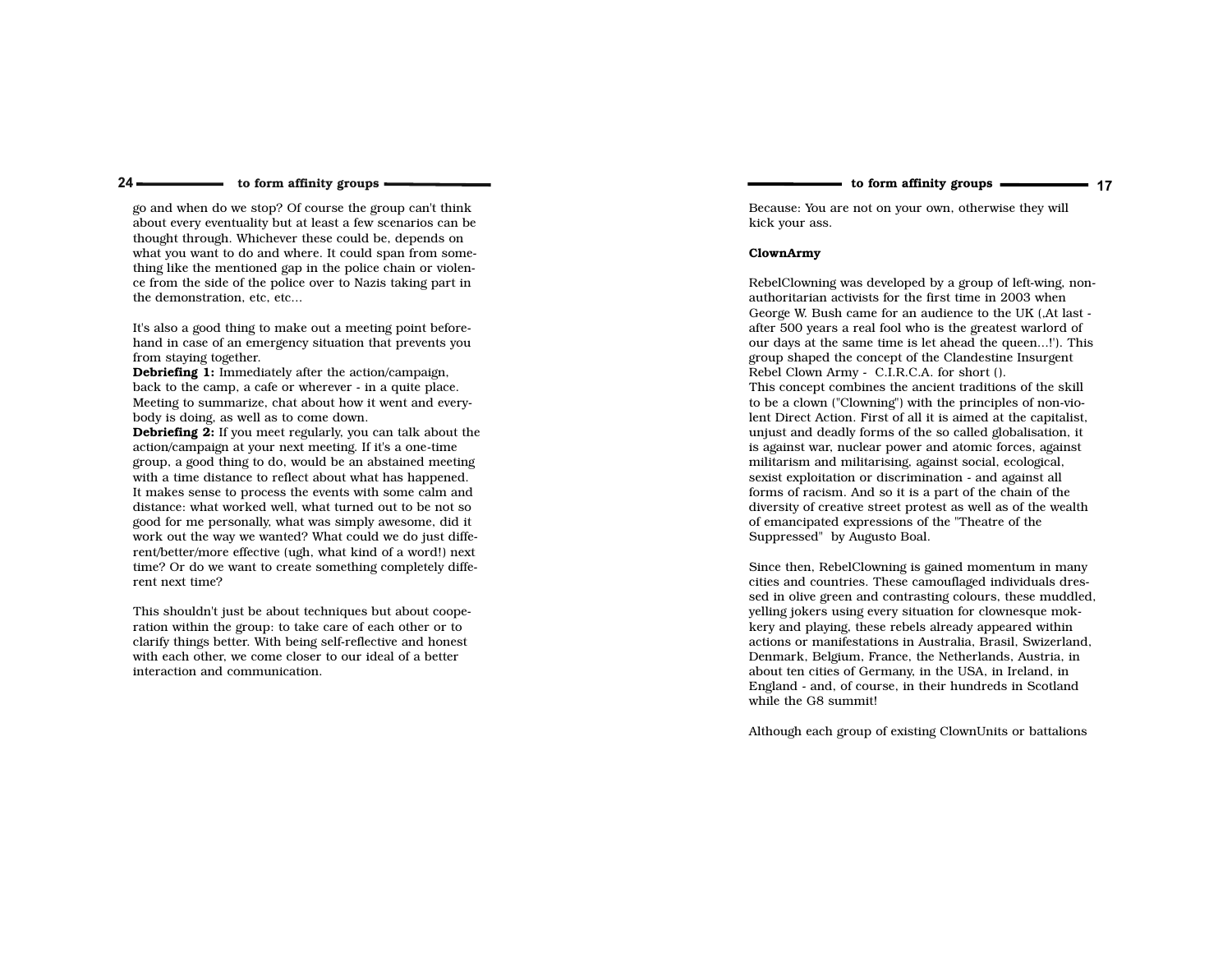$18 -$ 

developed a unique, self-determined and special character,the "Basics" - or the BasicTraining - according to the Original-CIRCA-Recipe still remains the same for all: on one side as Training Units, but on the other side also as apool of arrangements for ActionComrades of different groups or languages. In case of an inter-planetary or intergalactic meeting of RebelClowns in a deplayment the diverse greetings, games, marsh-figures should be common and performed together!

That is why a main focus of many units is the holding of workshops and training sessions. Others, mostly already very experienced and closed groups are more concentrated in well prepared, self-developed and spectacular actions. And there are groups with regular meetings andtraining. But - ideally all ClownArmyUnits are affinity groups for itself. For the "Gaggles"(small DeplaymentUnits of 5 to 8, or a few more) RebelClowns this form of structure is certainly necessary - even when it is a spontaneousaction of a few minutes!

As it was mentioned before, it is very important that all Clowns who want to participate in an action have completed a BasicTraining as well as possible. That also includes experiences and knowledge which are common and necessary for activists during actions.

 Of course, the RebelClowns have got some special conditions - ie they should not come to a deplayment dressedin "inconspicuous clothes" - or their nice, but greasy masks could cause disastrous problems for them if tearor irritation gas is used against them by police. On the other hand, water-based make-up on a Clown will look extremely terrible in a rain-shower or during the use ofwater-cannons (by police...).

 That is why many Clowns escape from tense and stressfulencircled areas - they withdraw and feel quiet miserable

## to form affinity groups ———————————————————— 23

on, let's try". In those moments it is especially importantnot to twist someone's arm or to drag someone along against his/her will and to be aware of a quiet "I don't want this". In such situations it is crucial not to leave anybody standing alone. After all we want to get on toget her, and that also means nobody is left behind! If people are spontaneously dividing into two groups, like "we want to do something there", but "we like to do something else"why not split up? This is not a statement to "split up all the time and everybody stands alone in the end". However,it might be an option.

#### PREPARATION AND DEBRIEFING OF ACTIONS

#### Preparation

 To begin with the content - before you and your group getstarted on specific issues of an action it's good to clarify the political intent and what you want to say/show/communicate. These could be questions like: 'does it make sense to disturb the traffic around the Nazi meeting or to occupy the meeting point itself?' or 'do we stage a sit-in onthe Castor-route or do we create political pressure in order to prevent the Castor from moving in the first place?' It's about putting the campaign in a political context and to clarify what we want to achieve.

Once you have an idea there are a lot of things to discuss:who gets the fabric for the banner, when do we want to paint, has there been a similar campaign in the past andwhat do we want to do better? One should also think about the necessity to practice parts of the performance beforehand. It's also a good thing to come up with a namefor your support group because it helps you find eachother more easily in chaotic situations.

An aspect that is easily forgotten: How far do we want to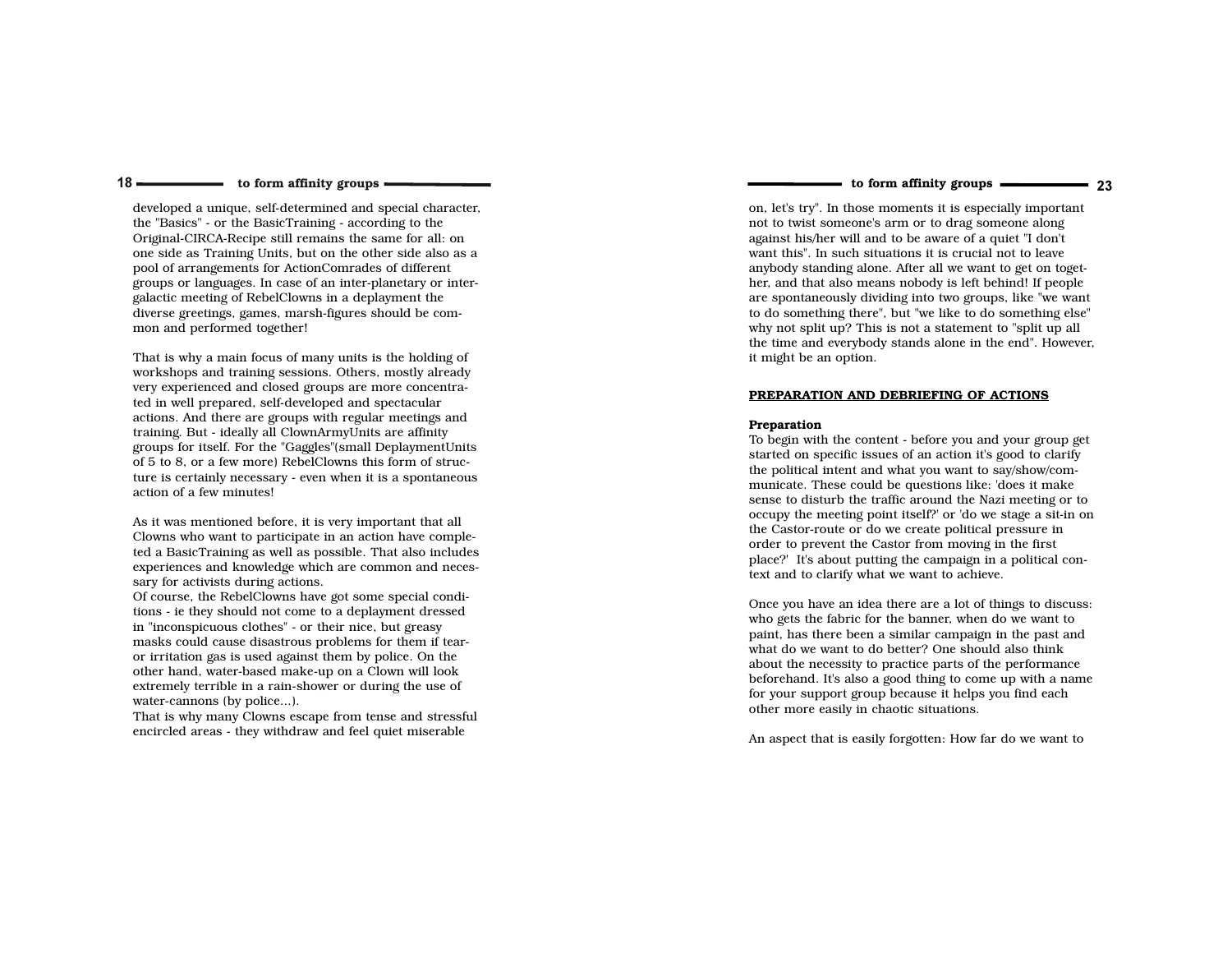to form affinity groups ———————————————————— 19

#### to form affinity groups

because you can't make any compromise at that point. Everybody should be sensitive that not everybody has thecourage to veto. You should watch what happens when there is always a veto, in which situations a veto is given and whether the topic should for now be discussed on amore basic level .

#### Decisions are processes

 $22 -$ 

 All in all it's necessary for us to understand the way of making a decision as a process. There are techniques thatare working for many groups, but this doesn't mean necessarily that you like to work with them. "Movement comes from moving!" not only the body but also in the head. Have fun experimenting, discussing, laughing, fighting, talking....

 To make a constructive decision, it is good to find the explicit question first. What is the theme of the discussion and what exactly has to be decided? Maybe it is better to go back one step and discuss in principle, rather than loosing yourselves in a discussion about details until everybody is totally sucked by the discussion. When you make "decisions" everybody should be asked if they really meanthe same. For topics that effect everybody a flashlightround could be a good idea. In doing so everybody has the possibility to say something and listen to what everybody else thinks about the topic. If this is well summarised, it is possible to develop a concrete question to continue the discussion. It also helps if people say that they don't thinkthat the topic is important for them and that it's OK ifonly those people discuss it for which it is important.

#### Not to overrun/overwhelm each other

 Now back to the "gap in the pig-chain", to the decision thathas to be made quickly. We don't really have techniques for this; in those situations there is much about confidence, having a feeling for each other, or a spontaneous "come when the game should be over...

 But, there is another thing: Because the RebelClowns, ofcourse, belong to the highest ranks it is a special joke during controls (by police...) to have extra ClownPassportswith you (apart from civil ones!)...

On principle, the preparations and the concrete arrange ments are very significant to each Gaggle: using the handsigns; staying aware and keeping the attention focussed on the calls or proposals and to the whole situation as well as to the other Clowns in the affinity group; staying together if possible; making clear who thinks who can do what(confidence); when there is a Clown willing to do her or his own action - or if a situation is too tempting: please, give a note to your "Body" or to your Bodies in any case, means to the arranged "partner/s" and arrange a meeting point or a phone call for a certain time afterwards; if you are more Gaggles: choose infinity group names and test it- ie as a chorus (is it suitable for longer distances?); if there are any planning try to keep it - or come together by using hand signals or calls and decide again according tothe situation...

 The analysis or evaluation of the action - means to calculate loss and win of a hopefully successful RebelClownDeplayment - you may have better success at this when you meet again, as the Clowns first have to findthemselves back into their civil identities, clothes and mental conditions: The RebelClowning is a highly emotional and energised affair!

When there is any stress the best thing has proven to be:cry for help around you; start paroles; (let made) make some pictures or film it if possible; demand the releasingof the Clown(s); if necessary , call the helping/ info line ((EA/ RA???)); wait for the releasing - picking up, removing the make-up, changing clothes, calming down,